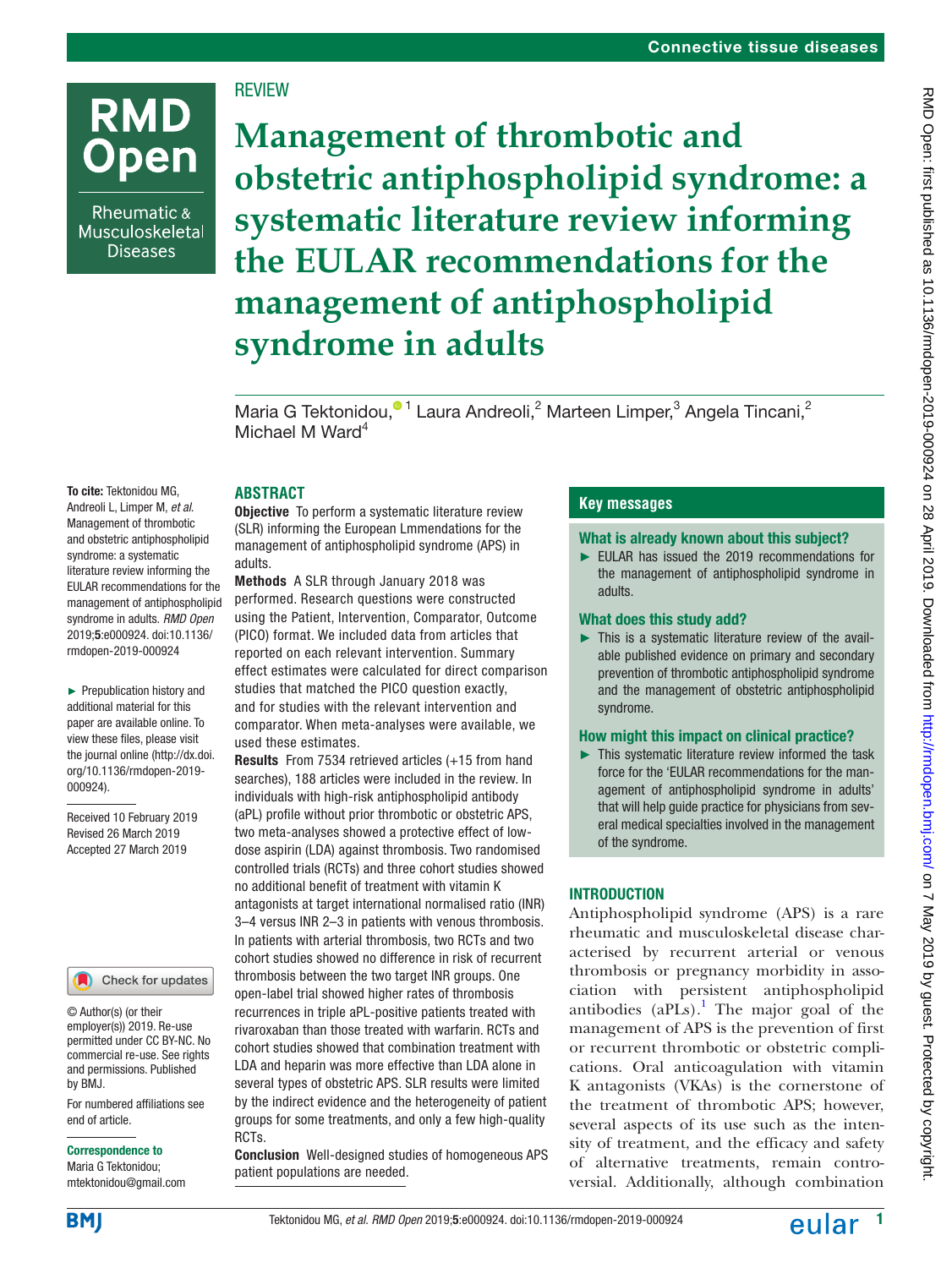treatment with low-dose aspirin (LDA) and heparin has been commonly used in pregnant women with recurrent pregnancy losses and those with prior thrombotic APS, use of this combination in different clinical expressions of obstetric APS is still debated.

Here, we report the results of the systematic literature review (SLR) that informed the 'EULAR recommendations for the management of antiphospholipid syndrome in adults',<sup>[2](#page-14-1)</sup> focused on primary and secondary prevention of thrombotic APS and the management of obstetric APS. We do not include here studies of thrombotic risk stratification and modification, because these informed the overarching principles, and studies of catastrophic APS, because these focused on precipitating factors.<sup>[2](#page-14-1)</sup>

#### **METHODS**

We followed the Preferred Reporting Items for Systematic Reviews and Meta-Analysis guidelines.<sup>3</sup> PubMed, Embase and Cochrane Library were used as data sources for the SLR of English-language published articles until 31 January 2018. The search terms for risk factors, patient education, primary prevention, management of thrombotic and obstetric APS, and catastrophic APS are provided as supplementary material [\(online supplemen](https://dx.doi.org/10.1136/rmdopen-2019-000924)[tary text S1\)](https://dx.doi.org/10.1136/rmdopen-2019-000924). Research questions on the recommendation topics were structured according to the PICO format (Patients, Intervention, Comparator, Outcomes)[.4](#page-14-3)

The literature searches were performed by an informationist at the National Institutes of Health library, in consultation with the methodologist. All titles and abstracts were reviewed by two physicians in charge for literature review (LA, ML) and the full-text articles were independently reviewed by three persons: one literature reviewer, convenor (MGGT) and methodologist (MMW). Data abstraction was performed by the two literature reviewers and independently double-checked by the convenor and methodologist.

We included data from either clinical trials or observational studies that reported on each relevant intervention, regardless of whether a comparator was used. We categorised primary studies into four groups based on how closely they corresponded to the PICO question. *Direct comparison studies* compared the two treatment alternatives specified in the PICO in the relevant population (ie, the P, I, C and O were correct). *Indirect comparison studies* compared the treatment alternatives of the PICO but not specifically in the relevant population (ie, P with some modification, correct I, C and O). *Mixed treatment studies* included a comparison but not exactly the treatment alternatives specified in the PICO (ie, either the I or C was tested but with some modification). *Single treatment arm studies* did not include a comparison but reported on one of the treatment alternatives specified in the PICO (ie, either the I or C was tested). Mixed treatment and single treatment arm studies provided only background information for the comparison.

# DATA ANALYSIS

For thrombotic APS, the outcomes were first or recurrent thrombosis and major bleeding. For obstetric APS, the main outcome was live birth. High-risk aPL profile was defined as the presence of any of the following: lupus anticoagulant, double or triple aPL positivity, or persistently high aPL titres. Low-risk aPL profile includes isolated anticardiolipin or anti-beta2 glycoprotein I antibodies at low-medium titres, particularly if transiently positive.<sup>[2](#page-14-1)</sup>

Summary effect estimates were calculated separately for direct comparison studies that matched the PICO question exactly (ie, correct P, I, C and O), and for direct and indirect comparison studies combined. The former provided the most relevant evidence for the recommendations, while the latter provided evidence that was considered supportive. Summary effects were based on frequency of events in each treatment group and calculated as risk ratios. When primary studies (including meta-analyses) provided summary effect estimates, we used these estimates. In some instances, these were ORs or HRs. I² is a measure of heterogeneity of effects among studies, with a range of 0% (no heterogeneity) to 100% (high heterogeneity). The statistical software RevMan V.5.3 (Copenhagen: The Nordic Cochrane Centre, The Cochrane Collaboration, 2014) was used.

We assessed the risk of bias of randomised controlled trials (RCTs) using the Cochrane tool.<sup>[5](#page-14-4)</sup> Summary evaluation of risk of bias was based on an overall assessment, with priority given to blinding and allocation concealment. We used the Newcastle-Ottawa tool to assess the quality of cohort studies.<sup>6</sup> This tool outlines eight features of study design and execution that impact validity of the study results. We used established ratings of 0–3 stars, 4–6 stars and 7–9 stars to classify studies as low, intermediate or high quality.

# **RESULTS**

The number of retrieved articles at each step of the SLR is shown in [figure](#page-2-0) 1. Articles on risk factors and patient education informing the overarching principles, and those on precipitating factors for catastrophic APS,<sup>[2](#page-14-1)</sup> are not included in this SLR. Detailed quality ratings of the included studies on primary prevention, and the management of thrombotic and obstetric APS are provided in [online supplementary text S1.](https://dx.doi.org/10.1136/rmdopen-2019-000924)

# Primary thromboprophylaxis with LDA in aPL-positive subjects

# Asymptomatic aPL carriers (not fulfilling the classification criteria for thrombotic or obstetric APS) with a high-risk aPL profile with or without traditional risk factors

In a meta-analysis of studies of asymptomatic aPL carriers,<sup>7</sup> most with high-risk aPL profiles, use of LDA was associated with a lower risk of thrombosis ([table](#page-3-0) 1). Methodological quality of the primary studies was judged to be adequate overall, and there was no worrisome heterogeneity among study results as the directions were clear.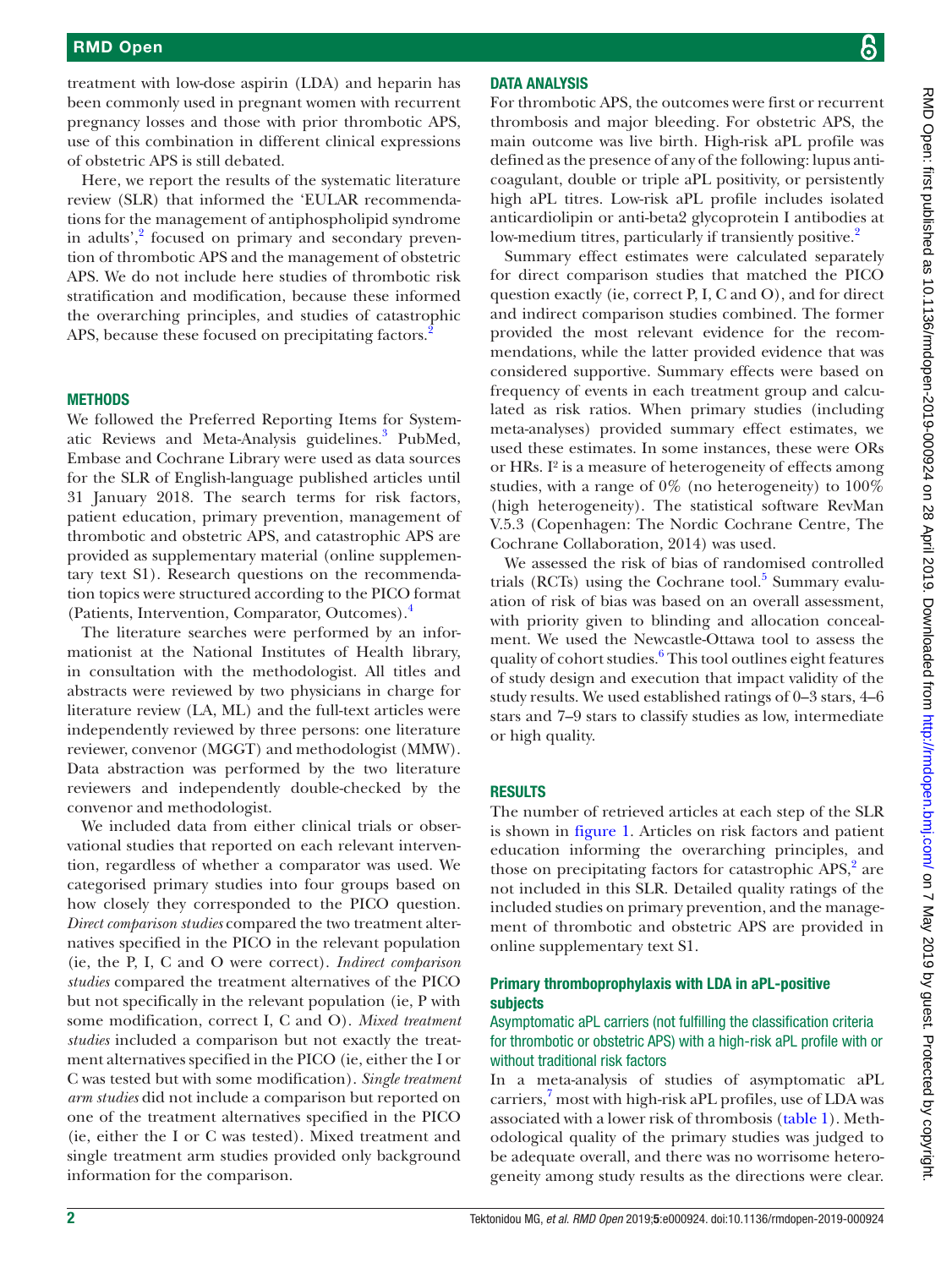

<span id="page-2-0"></span>Figure 1 Flow chart of systematic literature review. APS, antiphospholipid syndrome.

In an individual-patient meta-analysis of five studies, LDA use was associated with a reduced risk of first thrombosis, although with a wide  $CI.^8$  $CI.^8$  Associations were stronger for protection from arterial events (HR 0.28; 95% CI 0.06 to 1.33) than venous events (HR 0.63; 95% CI 0.19 to 2.13). In an additional prospective cohort study of 119 asymptomatic aPL carriers followed for a mean of 9.1 years, LDA use was associated with lower odds of thrombosis, but the risk was not significantly different from no LDA use, likely due to limited power. $\frac{9}{5}$  $\frac{9}{5}$  $\frac{9}{5}$  Notably, 61% of patients had connective tissue disease. Methodological quality was intermediate.

### Patients with systemic lupus erythematosus (SLE) Patients with high-risk aPL profile

Pooled results of seven cohort studies<sup>10–16</sup> and one  $\mathrm{RCT}^{11}$ in a meta-analysis<sup>[7](#page-14-6)</sup> indicated lower risks of first thrombosis among patients treated with LDA compared with patients not treated with LDA. There was heterogeneity among studies  $(I^2=47\%)$  but the direction of effect was clear [\(table](#page-3-0) 1). Among three of these studies that reported on bleeding complications, $11-13$  no patients in either treatment group had major bleeding. Methodological quality

of the primary studies was judged to be adequate overall. In five studies, all or a majority of patients had highrisk aPL profiles, $10-12$  <sup>14 15</sup> while three primary studies included patients with low-risk and high-risk aPL profiles in unknown proportions.

A pooled analysis of individual-patient data from five studies (including four studies exclusively or predominately of patients with high risk profiles) showed a lower risk of first thrombosis in patients with SLE treated with LDA.[8](#page-14-7) Protection was similar for arterial events (HR 0.47) and venous events (HR 0.39), although the smaller number of events in these subgroups led to wide confidence limits. Data on bleeding complications were not reported in this meta-analysis.

A retrospective cohort study reported thrombotic events in 4% of patients with SLE treated with LDA alone, compared with 33% of those not treated with LDA or hydroxychloroquine (HCQ), after 8 years of follow-up.<sup>17</sup> However, only 23% of patients had positive aPL.

#### Patients with low-risk aPL profile

Analysis of the two studies $^{13 \tcdot 16}$  that included the smallest proportions of patients with high-risk profiles indicated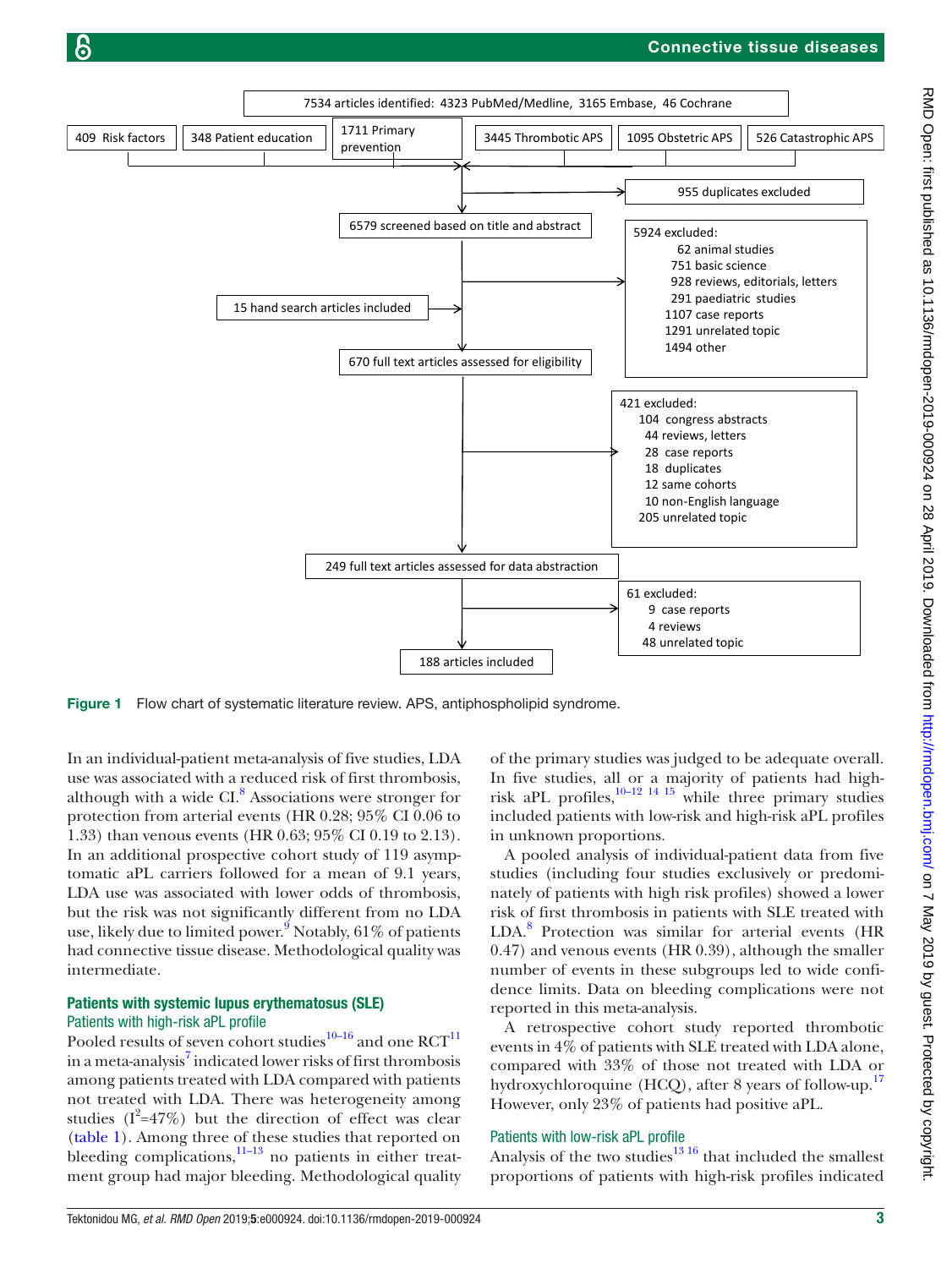<span id="page-3-0"></span>

| erythematosus (SLE) and non-pregnant women with a history of obstetric antiphospholipid syndrome (APS) only<br>Table <sub>1</sub> |                         |                |                            |                                                  |                      |                         |                    | Primary prevention of thrombosis with low-dose aspirin (LDA) in individuals with high-risk antiphospholipid antibody (aPL) profile, patients with systemic lupus |                         |
|-----------------------------------------------------------------------------------------------------------------------------------|-------------------------|----------------|----------------------------|--------------------------------------------------|----------------------|-------------------------|--------------------|------------------------------------------------------------------------------------------------------------------------------------------------------------------|-------------------------|
|                                                                                                                                   |                         |                |                            | Number of                                        | Number of            |                         |                    |                                                                                                                                                                  |                         |
| Design<br>Reference                                                                                                               | Comparison Intervention |                | Control                    | intervention<br>patients,                        | patients,<br>control | intervention<br>Events, | Events,<br>control | Relative effect (95% CI)                                                                                                                                         | Study quality           |
| Asymptomatic individuals with high-risk aPL profile                                                                               |                         |                |                            |                                                  |                      |                         |                    |                                                                                                                                                                  |                         |
| Arnaud et al Meta-analysis<br>$2014^7$                                                                                            | Direct                  | Αď             | treatment<br>No LDA        | 229                                              | 231                  | 18 (7.8%)               | 31 (13.4%)         | OR 0.50 (0.25 to 0.99)                                                                                                                                           |                         |
| Arnaud et al Meta-analysis<br>$2015^{8}$                                                                                          | <b>Direct</b>           | ACLI           | treatment<br><b>ACLION</b> | 66                                               | 105                  | $\frac{4}{2}$           | ≸                  | HR 0.46 (0.17 to 1.20)                                                                                                                                           |                         |
| Prospective<br>cohort<br>et al $20149$<br>Mustonen                                                                                | Direct                  | ДQ             | treatment<br><b>ACT ON</b> | 45                                               | 74                   | 1(2.2%)                 | 8 (10.8%)          | OR 0.19 (0.02 to 1.56)                                                                                                                                           | Intermediate<br>quality |
| Patients with SLE and high-risk aPL profile                                                                                       |                         |                |                            |                                                  |                      |                         |                    |                                                                                                                                                                  |                         |
| Arnaud et al Meta-analysis<br>2014 <sup>7</sup>                                                                                   | Direct                  | Αď             | treatment<br>No LDA        | 261                                              | 179                  | 24 (9.2%)               | 30 (16.7%)         | OR 0.55 (0.31 to 0.98)                                                                                                                                           |                         |
| Arnaud et al Meta-analysis<br>2015 <sup>8</sup>                                                                                   | Direct                  | LDA            | treatment<br><b>ACLION</b> | 109                                              | 83                   | $\frac{1}{2}$           | ≸                  | HR 0.47 (0.22 to 0.83)                                                                                                                                           |                         |
| Patients with SLE and low-risk aPL profile                                                                                        |                         |                |                            |                                                  |                      |                         |                    |                                                                                                                                                                  |                         |
| Retrospective<br>cohort<br>Tarr et al<br>$2007^{16}$                                                                              | <b>Direct</b>           | ACLI           | treatment<br><b>ACLION</b> | 52                                               | 29                   | 1(3.4%)                 | 2(6.9%)            | I                                                                                                                                                                | Intermediate<br>quality |
| Retrospective<br>cohort<br>et al 2009 <sup>13</sup><br>Tektonidou                                                                 | Direct                  | $\mathbb{E}$   | treatment<br><b>ACT ON</b> | 28                                               | 57                   | 11 (12.6%)              | 18 (31.5%)         | I                                                                                                                                                                | High quality            |
| Total                                                                                                                             | <b>Direct</b>           |                |                            | 139                                              | 86                   | $\frac{2}{3}$           | 20                 | RR 0.39 (0.20 to 0.74)<br>  <sup>2</sup> =0%                                                                                                                     |                         |
| Non-pregnant women with a history of obstetric APS only                                                                           |                         |                |                            | no prior thrombotic events), with or without SLE |                      |                         |                    |                                                                                                                                                                  |                         |
| Arnaud et al Meta-analysis<br>2014 <sup>7</sup>                                                                                   | <b>Direct</b>           | LDA            | treatment<br><b>ACLION</b> | $\overline{11}$                                  | 197                  | 5(4.5%)                 | 31 (15.7%)         | OR 0.25 (0.10 to 0.62)                                                                                                                                           |                         |
| Ruffatti et a/ Retrospective<br>2009 <sup>21</sup> cohort                                                                         | Indirect                | $\overline{P}$ | treatment<br>No LDA        | 130                                              | 231                  | 8 (5.7%)                | 22 (9.5%)          | I                                                                                                                                                                | Intermediate<br>quality |
|                                                                                                                                   |                         |                |                            |                                                  |                      |                         |                    |                                                                                                                                                                  |                         |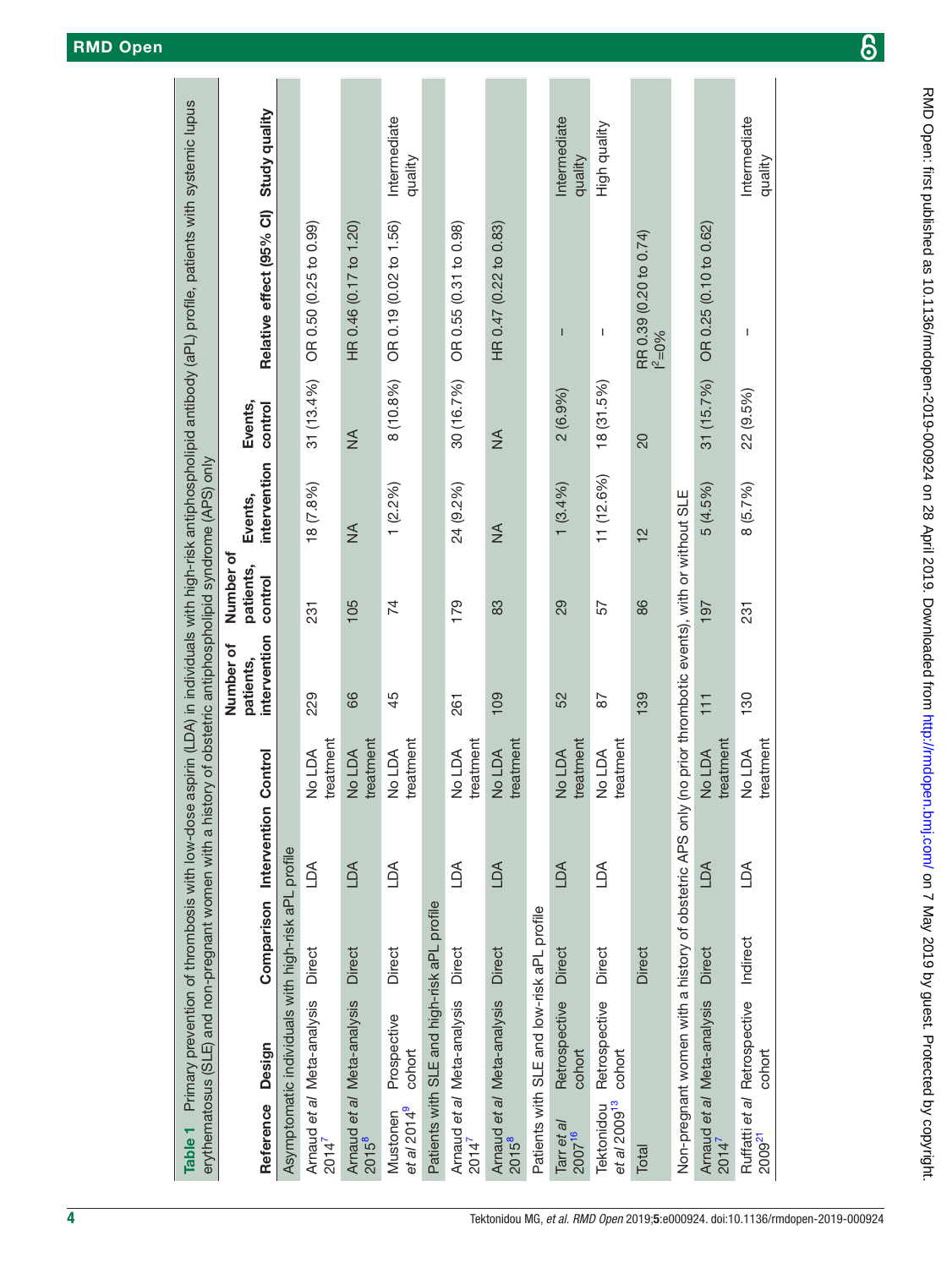a lower risk of first thrombosis among patients treated with LDA (risk ratio (RR) 0.39), with no heterogeneity [\(table](#page-3-0) 1). No bleeding events were reported in one study,  $13$ while the other study did not comment on bleeding.<sup>[16](#page-15-1)</sup>

# Non-pregnant women with a history of obstetric APS only (no prior thrombotic events), with or without SLE

In five studies<sup>10 14 18–20</sup> included in a meta-analysis<sup>[7](#page-14-6)</sup> that reported on primary prevention with LDA among women with a history of obstetric APS, use of LDA was associated with a lower risk of thrombosis [\(table](#page-3-0) 1). In two primary studies,<sup>10 14</sup> patients with SLE comprised  $24\%$  and  $27\%$  of patients, and a third study<sup>18</sup> reported 38% of women had secondary APS, so the results mainly pertain to women without SLE. Methodological quality of the primary studies was judged to be adequate overall. Indirect evidence was provided by a retrospective study of 370 patients with aPL, 57% of whom had obstetric APS.<sup>21</sup> Long-term treatment with LDA in 130 patients (nine also with oral anticoagulation) was associated with a lower risk of first thrombosis (5.7% vs 9.5%), although the treatment results were not specific to the subset of women with past obstetric APS. Losses to follow-up were not reported in this study [\(table](#page-3-0) 1). Three studies<sup> $22-24$ </sup> reported outcomes of treatment with LDA without a comparison treatment arm [\(online supplementary table 1\)](https://dx.doi.org/10.1136/rmdopen-2019-000924).

### Secondary thromboprophylaxis in APS Patients with definite APS and first venous thrombosis Treatment with VKA at conventional versus high-intensity

anticoagulation

One double-blind RCT with low risk of bias presented stratified results on patients with prior venous thrombosis specifically<sup>25</sup> [\(table](#page-5-0) 2). Recurrent thrombosis was more frequent in those in the higher intensity (target international normalised ratio (INR) 3–4) warfarin group than in the INR 2–3 group over a mean follow-up of 2.6 years. However, in the group of patients with a target INR 2–3, the INR was above the target range 11% of the time, within range 71% of the time and below range 19% of the time. In the high-intensity group, the corresponding figures were 17%, 40% and 43%.

Pooled data including this  $RCT^{25}$  and four indirect comparison studies (one RCT, two retrospective cohorts, one prospective cohort) $26-29$  of variable quality did not indicate a difference in risk of recurrent thrombosis between patients on treatment with VKA with a target INR 2–3 and patients with a target INR >3 (RR 0.67 (95% CI 0.05 to 8.20), with high heterogeneity among studies,  $I^2$ =82%) ([table](#page-5-0) 2). The indirect studies included patients with either prior venous or arterial thromboses; the proportion with venous thromboses ranged from 54% to 74% (26–29). High-intensity INR was not significantly associated with an increased risk of major bleeding (RR 1.61; 95% CI 0.34 to 7.56); however, data on bleeding complications were not reported for patients with venous thrombosis specifically in any study.

Nine single treatment arm studies<sup>[16 30–37](#page-15-1)</sup> reported on risks of recurrent thrombosis in cohorts treated with either higher INR targets or conventional INR targets only [\(online supplementary table 2](https://dx.doi.org/10.1136/rmdopen-2019-000924)). Risks in these studies substantially overlapped although appeared to be somewhat lower in the higher INR target studies.

# Treatment with direct oral anticoagulants (DOACs)

In a post hoc analysis of patients with APS with venous thrombosis included in three RCTs that compared dabigatran versus warfarin in patients with thrombophilia or APS, the risk of recurrent thrombosis was not significantly different between treatment groups, nor was the risk of major bleeding $38$  ([online supplementary table](https://dx.doi.org/10.1136/rmdopen-2019-000924) [3](https://dx.doi.org/10.1136/rmdopen-2019-000924)). Risk of any bleeding was lower among patients treated with dabigatran  $(20\%)$  compared with warfarin  $(40.3\%)$ (HR 0.50; 95% CI 0.26 to 0.95). Another RCT compared rivaroxaban versus warfarin in 115 patients with venous thrombotic APS. $^{39}$  Peak thrombin generation was lower in the rivaroxaban compared with warfarin group (56 nmol/L, 95% CI 47 to 66 vs 86 nmol/L, 72 to 102, treatment effect 0.6, 95% CI 0.5 to 0.8, p=0.0006). Although the primary endpoint was endogenous thrombin potential, no patients in either treatment group had recurrence of thrombosis or major bleeding. Minor bleeding occurred in 18% treated with rivaroxaban and 15% treated with warfarin. However, the follow-up was only 7 months, and patients with a history of arterial thrombosis were excluded from the study. A recent RCT of rivaroxaban versus warfarin that included patients with APS with arterial and/or venous thrombosis and with triple aPL positivity was terminated early due to a higher rate of thrombotic events in the rivaroxaban arm. $^{40}$  $^{40}$  $^{40}$ 

Four case series reported on outcomes of patients with APS treated with DOACs but did not include a comparison group. $41-44$  These studies reported individual-patient data, allowing abstraction of data on patients with histories of venous thromboses, but were not restricted to patients with a first venous event only. The percentage with recurrent thrombosis ranged from 0% to 5.2% over follow-ups from 11 to 35 months. In a systematic review of case series and case reports that included 122 patients treated with DOACs, recurrent events occurred in 15.6%, and in 16.6% of those with prior venous events, while any bleeding events were reported in  $4.1\%$ .<sup>45</sup>

# Duration of anticoagulation in patients with unprovoked venous thrombosis

Use of long-term anticoagulation in patients with APS was supported by two small studies (one RCT, one retrospective cohort study) $^{46}$  that showed a lower risk of recurrent events among patients on long-term anticoagulation compared with patients treated with VKA for 3–6 months (RR 0.33; 95% CI 0.06 to 1.81) [\(online supplementary](https://dx.doi.org/10.1136/rmdopen-2019-000924) [table 4\)](https://dx.doi.org/10.1136/rmdopen-2019-000924). In the RCT, recurrent venous thromboembolism was reported in three patients (20%) who discontinued VKA at 6 months compared with one (5.3%) on long-term oral anticoagulation over 48 months. The risk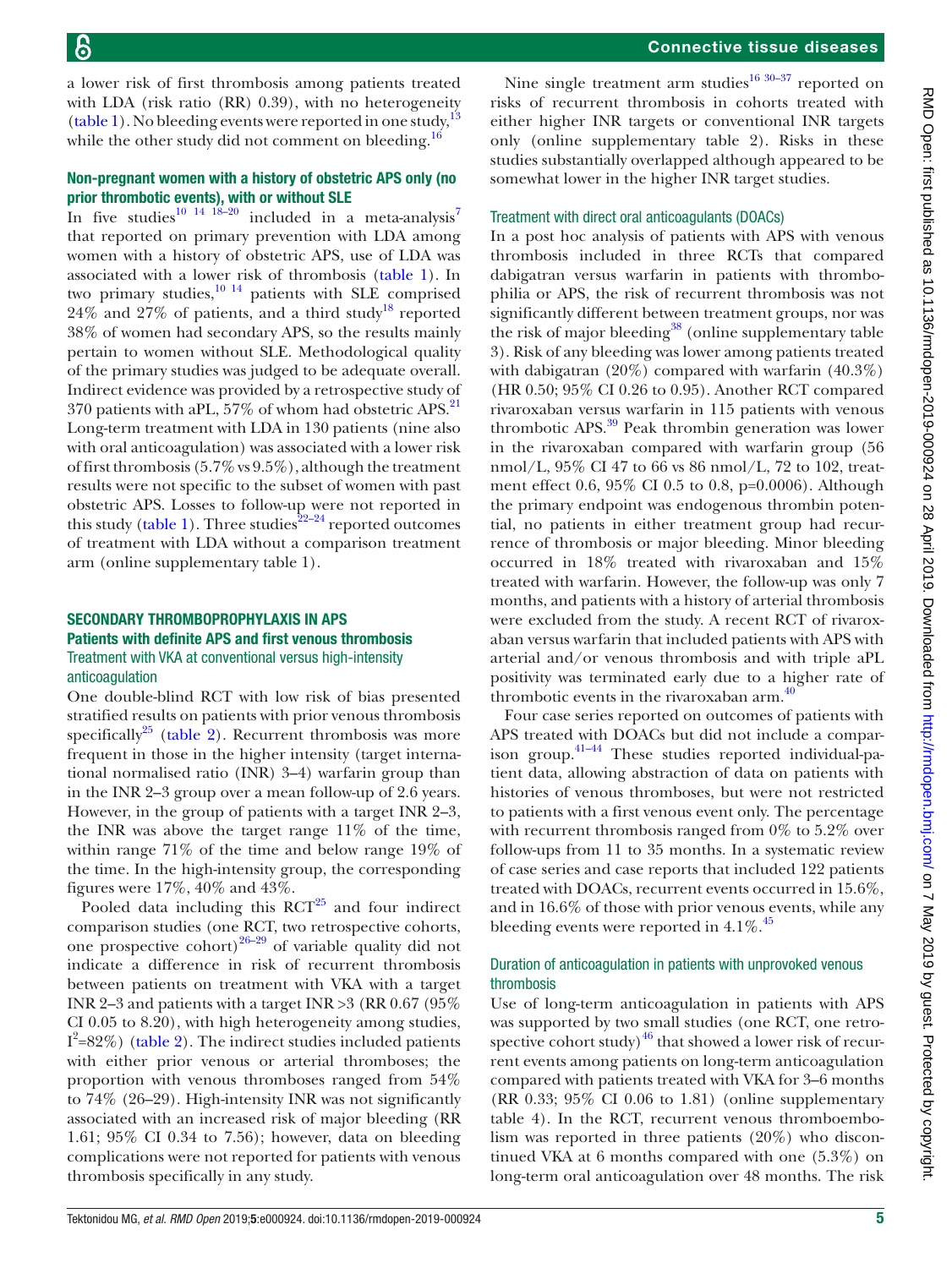| <b>Table 2</b>                               |                                                                         |                        |                                         |                                         | Studies of intensity of oral anticoagulation treatment in patients with antiphospholipid syndrome and previous venous thrombosis |                             |                             |              |                 |                                                |                                  |
|----------------------------------------------|-------------------------------------------------------------------------|------------------------|-----------------------------------------|-----------------------------------------|----------------------------------------------------------------------------------------------------------------------------------|-----------------------------|-----------------------------|--------------|-----------------|------------------------------------------------|----------------------------------|
|                                              |                                                                         |                        | with venous<br>Percentage<br>thrombosis |                                         |                                                                                                                                  | patient-years,<br>Number of | patient-years,<br>Number of | Events,      |                 | Relative effect (95%                           |                                  |
| Reference                                    | Design                                                                  | Comparison             | history                                 | Intervention                            | Control                                                                                                                          | intervention                | control                     | intervention | Events, control | $\widehat{\sigma}$                             | Study quality                    |
| Recurrent thrombosis                         |                                                                         |                        |                                         |                                         |                                                                                                                                  |                             |                             |              |                 |                                                |                                  |
| Crowther et al 1<br>2003 <sup>25</sup>       | RCT                                                                     | Direct                 | 100                                     | Warfarin                                | INR 3-4 Warfarin INR 2-3 113 py                                                                                                  |                             | 119 py                      | 2.6/100 py   | 0.8/100 py      | HR 2.9 (0.3 to 28.0)                           | Low risk of<br>bias <sup>*</sup> |
| Finazzi et al<br>2005 <sup>26</sup>          | RCT                                                                     | Indirect               | 68                                      | $\overline{M}$<br>Warfarin<br>$3 - 4.5$ | Warfarin INR 2-3 189 py                                                                                                          |                             | 181 py                      | 3.1/100 py   | 1.6/100 py      | $\overline{1}$                                 | High risk of<br>bias*            |
| and Brewer<br>1992 <sup>27</sup><br>Rosove   | Retrospective<br>cohort                                                 | Indirect               | 56                                      | Warfarin                                | INR 3-4 Warfarin INR 2-3 110.2 py                                                                                                |                             | 40.9 py                     | $\circ$      | 7/100 py        | $\mathbf{I}$                                   | Intermediate<br>quality          |
| Khamashta et<br><i>al</i> 1995 <sup>28</sup> | Retrospective<br>cohort                                                 | Indirect               | 54                                      | $\geq$ INR<br>Warfarin<br>3.0           | Warfarin INR<br>& 3.0                                                                                                            | 197.3 py                    | 141.3 py                    | 1.5/100 py   | 23/100 py       | I                                              | High quality                     |
| Ames et al<br>2005 <sup>29</sup>             | Prospective<br>cohort                                                   | Indirect               | 74                                      | Warfarin                                | INR 3-4 Warfarin INR 2-3                                                                                                         | I                           | I.                          | 10.5/100 py  | 4.0/100 py      | $\overline{1}$                                 | Intermediate<br>quality          |
| Total                                        |                                                                         | Direct and<br>indirect |                                         |                                         |                                                                                                                                  |                             |                             |              |                 | RR 0.67 (0.05 to 8.20),<br>  <sup>2</sup> =82% |                                  |
| Major bleeding                               |                                                                         |                        |                                         |                                         |                                                                                                                                  |                             |                             |              |                 |                                                |                                  |
| Crowther et a/ RCT<br>2003 <sup>25</sup>     |                                                                         | Direct                 | 100                                     | Warfarin                                | INR 3-4 Warfarin INR 2-3 111 py                                                                                                  |                             | 133 py                      | 2.7/100 py   | 3.0/100 py      | HR 1.0 (0.02 to 4.8)                           | Low risk of<br>$bias^*$          |
| Finazzi et al<br>2005 <sup>26</sup>          | RCT                                                                     | Indirect               | 89                                      | ΜR<br>Warfarin<br>$3 - 4.5$             | Warfarin INR 2-3                                                                                                                 | 189 py                      | $181$ py                    | 1.0/100 py   | 1.6/100 py      | $\overline{1}$                                 | High risk of<br>bias*            |
| Khamashta et<br>a/ 1995 <sup>28</sup>        | Retrospective<br>cohort                                                 | Indirect               | 54                                      | $\geq 3.0$<br>Warfarin                  | Warfarin <3.0                                                                                                                    | 197.3 py                    | 141.3 py                    | 1.7/100 py   | $\circ$         | Ī                                              | High quality                     |
| Ames et al<br>2005 <sup>29</sup>             | Prospective<br>cohort                                                   | Indirect               | 74                                      | Warfarin                                | INR 3-4 Warfarin INR 2-3                                                                                                         | I                           | I                           | 10.5/100 py  | 0.57/100 py     | I                                              | Intermediate<br>quality          |
|                                              |                                                                         | Direct and<br>Indirect |                                         |                                         |                                                                                                                                  |                             |                             |              |                 | RR 1.61 (0.34 to 7.56)<br>  <sup>2</sup> =35%  |                                  |
|                                              | "Risk of bias for randomised controlled trials using the Cochrane tool. |                        |                                         |                                         |                                                                                                                                  |                             |                             |              |                 |                                                |                                  |

<span id="page-5-0"></span>INR, international normalised ratio; RCT, randomised controlled trial; py, person-years. INR, international normalised ratio; RCT, randomised controlled trial; py, person-years.

 $\overline{6}$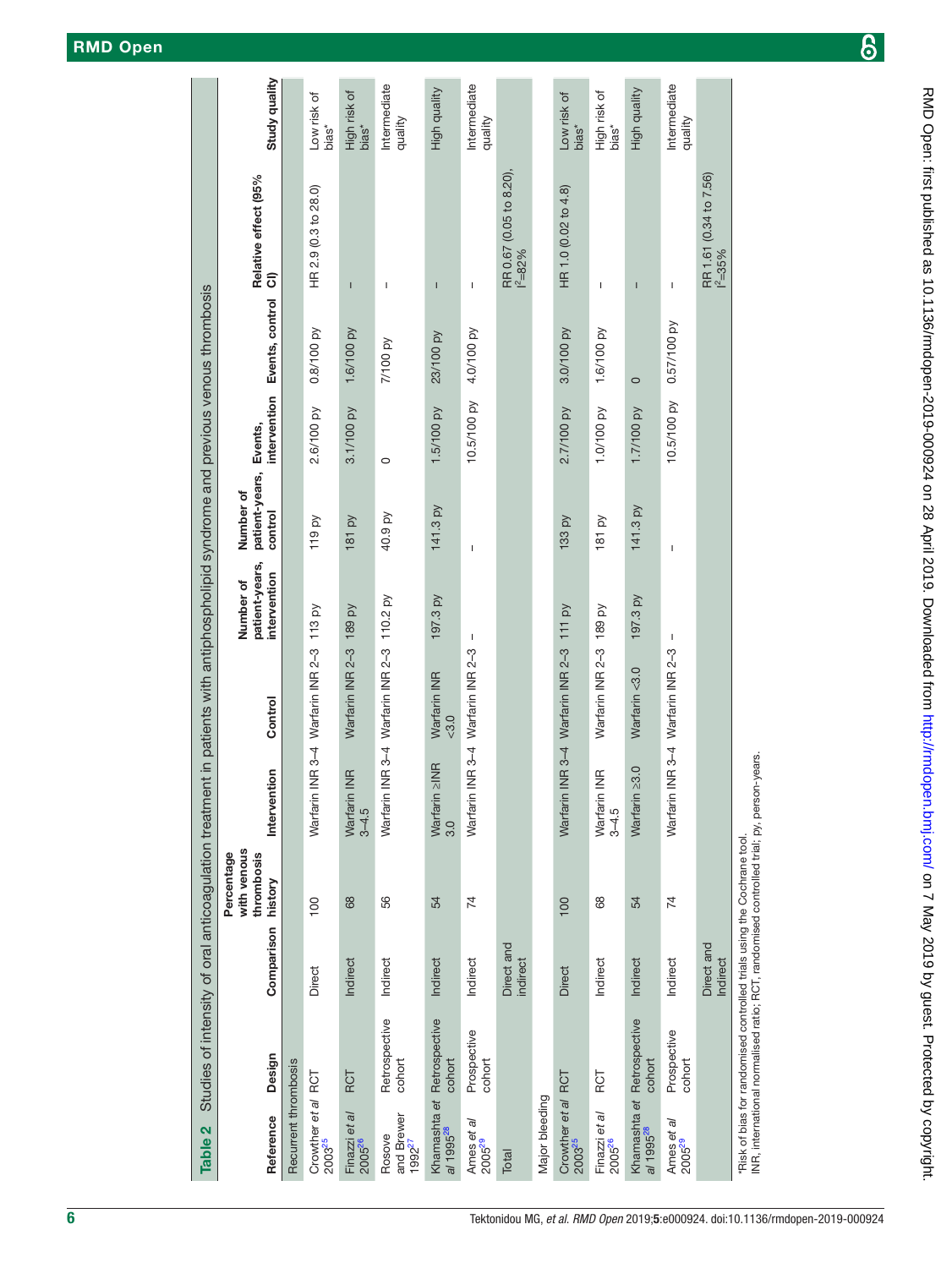of bias was high due to the unblinded design. The report did not comment on bleeding complications.

Three additional indirect studies,  $47-49$  each of which reported fewer recurrences in the group that received prolonged anticoagulation, included many patients with arterial events and therefore are not directly applicable to patients with first venous thromboembolism [\(online](https://dx.doi.org/10.1136/rmdopen-2019-000924) [supplementary table 4](https://dx.doi.org/10.1136/rmdopen-2019-000924)). Studies were not restricted to provoked or unprovoked venous thrombosis. A single treatment arm study reported outcomes of 44 patients with APS who discontinued oral anticoagulation for various reasons. Among 25 patients with solely venous events, recurrent thrombosis occurred in 6 (24%) after discontinuation of oral anticoagulation.<sup>[50](#page-15-17)</sup>

# Recurrent venous thrombosis despite oral anticoagulation with target INR 2–3

Treatment options for these patients include intensification of anticoagulation with VKA, switch to low molecular weight heparin (LMWH) or addition of LDA. No studies directly addressed the effectiveness and risks associated with an increase of INR target to 3–4 for patients with recurrent venous thrombosis while anticoagulated to INR 2–3. In one retrospective study, warfarin failure was the reason for switching to LMWH in 9 of 23 patients, but data on patients with venous events specifically were not reported.<sup>51</sup> No patient had recurrent thrombosis on LMWH over a mean follow-up of 36 months, and none had major bleeding. Data from case series indicated no appreciable difference in risk of recurrences between the addition of LDA to VKA versus treatment with VKA alone. $52\frac{53}{10}$  However, the timing of addition of LDA was not clearly specified and confounding by indication may have been present.

# Patients with definite APS and first arterial thrombosis Treatment with VKA vs LDA

In a prospective cohort study of patients with APS with prior ischaemic strokes, the likelihood of recurrent events over 34 months was lower among patients treated with warfarin versus those treated with LDA alone, with a wide CI (RR 0.37; 95% CI 0.05 to  $2.47$ )<sup>[54](#page-15-20)</sup> [\(online supplementary table 5\)](https://dx.doi.org/10.1136/rmdopen-2019-000924). INR was not reported. There was no comment regarding bleeding. Methodological quality was intermediate, with incomplete data on outcome assessment and follow-up. Another cohort study of patients with both venous  $(60\%)$  and arterial  $(40\%)$ events reported on recurrent thrombosis but not sepa-rately for these groups.<sup>[55](#page-15-21)</sup> Recurrences were lower among patients treated with VKA (30.6%) than those treated with LDA (57%). Data on bleeding were not reported. A single treatment arm study reported that three (37.5%) of eight patients with APS and prior ischaemic stroke who were treated with LDA had a recurrent thrombosis over a median of 8.9 years of follow-up. None had major bleeding.

The APASS study compared new cerebrovascular events over 24 months in elderly patients with recent stroke who

were aPL positive on one occasion and treated with either LDA or warfarin at target INR  $1.4-2.8^{56}$  $1.4-2.8^{56}$  $1.4-2.8^{56}$  Most patients had cardiovascular risk factors (69% ever smoker; 69% hypertension; 32% diabetes). The primary outcome was death or new stroke, although deaths accounted for only a minority of events. Frequency of outcomes was similar between groups. Bleeding was not commented on. The study is not directly relevant because many patients likely did not have definite APS (single aPL measurement, low aPL titres). The relatively low target INR may have minimised differences in recurrences between treatment groups.

### Treatment with VKA with INR 2–3 versus INR 3–4

Summary of an earlier SLR showed a lower risk for recurrent thrombosis in patients with high-intensity INR anticoagulation treatment versus those with a target INR of  $2-3$ .<sup>[57](#page-15-23)</sup> Analyses of paired comparisons within studies were not reported. Recurrence risk among patients with first arterial thrombosis was not analysed specifically. One RCT with low risk of bias provided stratified data on patients with arterial thrombosis specifically [\(table](#page-7-0) 3). Over a mean of 2.6 years, recurrences were higher among those in the target INR 3–4 group than in the INR 2–3 group  $(8.6/100 \text{ py vs } 2.6/100 \text{ py})$  but without statistical significance. Bleeding complications were only reported for the treatment groups as a whole (including patients with either venous or arterial events) and were similar. Another RCT compared patients with APS treated to a high target INR  $(3-4.5)$  versus moderate target INR,<sup>23</sup> but only 32% of participants had prior arterial events. Over a median follow-up of 3.6 years, recurrent events occurred more frequently in the high INR group (3.1/100 patientyears (py) vs 1.6/100 py). Major bleeding was slightly less common in the high INR group. Results were not stratified by history of venous or arterial events, so these results are only indirectly related to the treatment of patients with arterial thrombosis. Risk of bias was rated as high ([table](#page-7-0) 3).

Two additional indirect comparison studies included a mixture of patients with histories of venous and arterial events. The first study included 39 patients with venous thrombosis and 31 with arterial thrombosis. Recurrent thrombosis was not observed in the subgroup treated with warfarin INR  $\geq$ 3 while the rate was 7/100 py in the subgroup of INR 2–3. Methodological quality was intermediate. In the second study of patients with APS with history of thrombosis (54% venous; 46% arterial at diagnosis), recurrent thrombosis was less frequent among patients treated with VKA at INR ≥3 than those with INR <3 (63). All bleeding complications occurred in the high-intensity group (any bleeding 7.1/100 py; major bleeding  $1.7/100$  py) [\(table](#page-7-0) 3). Data from mixed treatment and single treatment arm studies showed substan-tial variability in thrombosis recurrence<sup>16 33-37 58 59</sup> [\(online](https://dx.doi.org/10.1136/rmdopen-2019-000924) [supplementary table 6](https://dx.doi.org/10.1136/rmdopen-2019-000924)).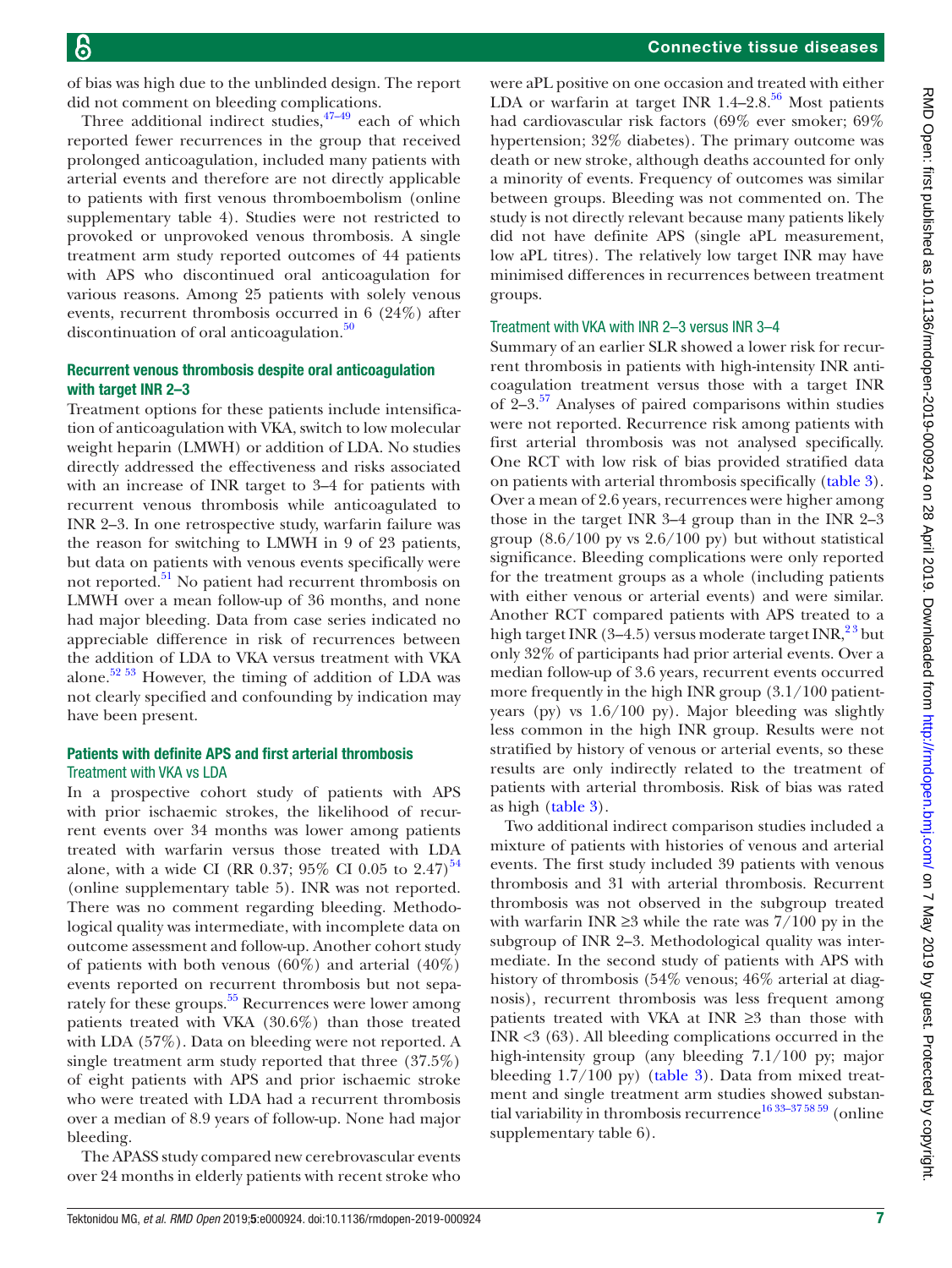<span id="page-7-0"></span>

| S<br><b>Table</b>                          |                                  |                        | Studies of intensity of oral anticoagulation treatment in patients with antiphospholipid syndrome and previous arterial thrombosis                                  |                           |                         |                                                 |                                            |                         |                     |                                                                  |                                  |
|--------------------------------------------|----------------------------------|------------------------|---------------------------------------------------------------------------------------------------------------------------------------------------------------------|---------------------------|-------------------------|-------------------------------------------------|--------------------------------------------|-------------------------|---------------------|------------------------------------------------------------------|----------------------------------|
| Reference                                  | Design                           | Comparison             | sis<br>Percentage with<br>arterial thrombo<br>history                                                                                                               | Intervention              | Control                 | intervention<br>of patient-<br>Number<br>years, | of patient-<br>Number<br>control<br>years, | intervention<br>Events, | Events,<br>control  | $(95%$ CI)<br>Relative<br>effect                                 | quality<br>Study                 |
| Recurrent thrombosis                       |                                  |                        |                                                                                                                                                                     |                           |                         |                                                 |                                            |                         |                     |                                                                  |                                  |
| Crowther et<br>al 2003 <sup>25</sup>       | RCT                              | Direct                 | 100                                                                                                                                                                 | Warfarin INR<br>$3-4$     | Warfarin INR<br>$2-3$   | 35 py                                           | 38 py                                      | 8.6/100 py              | 2.6/100<br>$\geq$   | HR 3.1<br>(0.3 to<br>30.0                                        | Low risk of<br>bias <sup>*</sup> |
| Finazzi et al<br>2005 <sup>26</sup>        | <b>RCT</b>                       | Indirect               | 32                                                                                                                                                                  | Warfarin INR<br>$3 - 4.5$ | Warfarin INR<br>$2 - 3$ | 189 py                                          | 181 py                                     | 3.1/100 py              | 1.6/100<br>$\delta$ | Т                                                                | High risk of<br>$bias*$          |
| and Brewer<br>1992 <sup>27</sup><br>Rosove | Retrospective Indirect<br>cohort |                        | $\overline{4}$                                                                                                                                                      | Warfarin INR<br>$3-4$     | Warfarin INR<br>$2-3$   | 110.2 py                                        | 40.9 py                                    | $\circ$                 | 7/100 py            | T                                                                | Intermediate<br>quality          |
| Khamashta<br>et al 1995 <sup>28</sup>      | Retrospective Indirect<br>cohort |                        | 46                                                                                                                                                                  | Warfarin 2INR<br>3.0      | Warfarin INR<br>&0.65   | 197.3 py                                        | 141.3 py                                   | 1.5/100 py              | 23/100<br>$\delta$  | $\mathsf{I}$                                                     | High quality                     |
| Total                                      |                                  | Direct and<br>indirect |                                                                                                                                                                     |                           |                         |                                                 |                                            |                         |                     | RR 0.46<br>$(0.06 \text{ to } 3.52)$<br>$(2 - 83)$<br>$(2 - 83)$ |                                  |
| Major bleeding                             |                                  |                        |                                                                                                                                                                     |                           |                         |                                                 |                                            |                         |                     |                                                                  |                                  |
| Crowther et<br>al 2003 <sup>25</sup>       | RCT                              | Direct                 | $\overline{100}$                                                                                                                                                    | Warfarin INR<br>$3-4$     | Warfarin INR<br>$2-3$   | $111$ py                                        | 133 py                                     | 2.7/100 py              | 3.0/100<br>δ        | (0.02)<br>HR 1.0<br>4.8                                          | Low risk of<br>bias <sup>*</sup> |
| Finazzi et al<br>2005 <sup>26</sup>        | RCT                              | Indirect               | 32                                                                                                                                                                  | Warfarin INR<br>$3 - 4.5$ | Warfarin INR<br>$2 - 3$ | 189 py                                          | 181 py                                     | 1.0/100 py              | 1.6/100<br>$\delta$ | 1                                                                | High risk of<br>$bias*$          |
| Khamashta<br>et al 1995 <sup>28</sup>      | Retrospective Indirect<br>cohort |                        | 46                                                                                                                                                                  | Warfarin ≥3.0             | Warfarin <3.0           | 197.3 py                                        | 141.3 py                                   | 1.7/100 py              | $\circ$             | $\mathbf{I}$                                                     | High quality                     |
| Total                                      |                                  | Direct and<br>indirect |                                                                                                                                                                     |                           |                         |                                                 |                                            |                         |                     | RR 0.86<br>$(0.28)$ to<br>$2.67$<br>$\frac{2.67}{2.0\%}$         |                                  |
|                                            |                                  |                        | INR, international normalised ratio; RCT, randomised controlled trial; py, patient-years.<br>"Risk of bias for randomised controlled trials using the Cochrane tool |                           |                         |                                                 |                                            |                         |                     |                                                                  |                                  |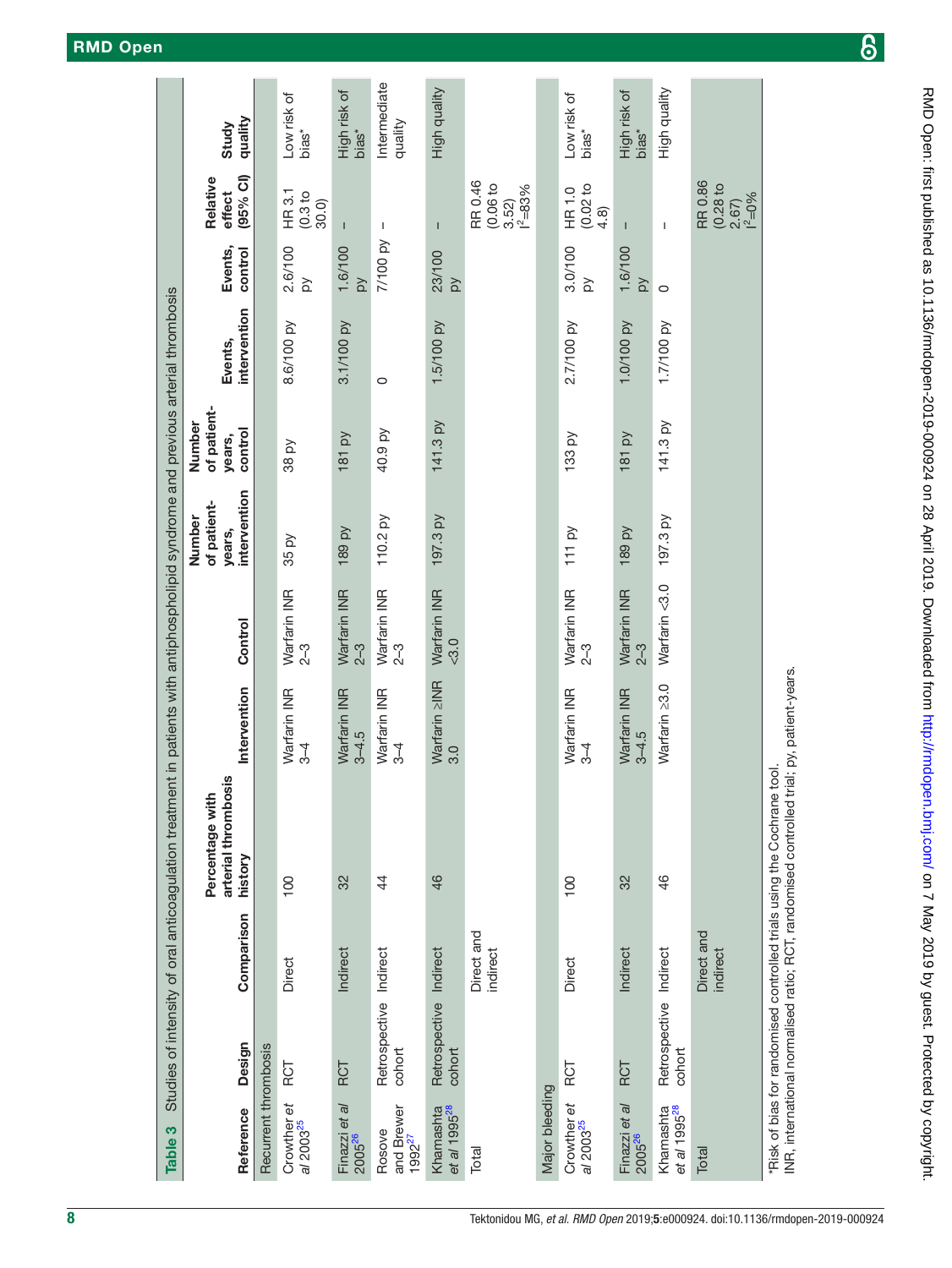# Treatment with DOACs

Data from a recent open-label RCT (TRAPS trial) showed that thrombosis, mainly arterial, developed in 12% of triple aPL patients with APS randomised to rivaroxaban compared with none of those randomised to warfarin, over a mean follow-up of  $569$  days.<sup>40</sup> Based on these results, and the data from a previous $45$  and an updated systematic review $^{60}$  of 447 APS cases treated with DOACs reporting that triple aPL positivity and history of arterial thrombosis was associated with higher risk of recurrent thrombosis, rivaroxaban should not be used in the treatment of patients with APS and arterial thrombosis.

# Treatment in patients with recurrent arterial thrombosis despite adequate anticoagulation

No studies were identified that directly addressed the effectiveness and risks related to an increase of INR target to 3–4, or switch of VKA treatment to LMWH. Regarding the addition of LDA, a prospective cohort study with 5-year follow-up showed that among 22 patients with at least one arterial event, new thromboses occurred in 2/4 (50%) treated with VKA and one antiplatelet drug compared with 6/18 (33%) treated with VKA alone. The target INR was >3 but achieved INR was not reported, and the timing of antiplatelet treatment relative to events was not clearly specified. Confounding by indication may have been present. The role of dual antiplatelet therapy, statins, HCQ and targeted treatments including B-cell depletion therapy for the management of recurrent arterial events has been mainly examined in small case series and may reflect publication bias. Their potential effect in refractory thrombotic APS should be examined in well-designed prospective studies (Research agenda).

#### OBSTETRIC APS

## Treatment with LDA of pregnant women (with or without SLE) with high-risk aPL profile but no history of thrombosis or pregnancy complications

Although several studies examined the effectiveness of LDA in the treatment of pregnant women with aPL, no studies specifically examined women with high-risk aPL profiles. A double-blind RCT with high risk of bias of LDA versus placebo in six women with SLE resulted in live births in all pregnancies. $61$  Three studies of patients without SLE examined treatment with  $LDA^{62-64}$  [\(online](https://dx.doi.org/10.1136/rmdopen-2019-000924) [supplementary table 7](https://dx.doi.org/10.1136/rmdopen-2019-000924)). One RCT included women with generally low-risk aPL profiles and 47% had a history of abortion. $62$  The second RCT included women with any titre of aPL and no prior pregnancy losses; 60% had low-positive anticardiolipin antibodies.<sup>63</sup> The trial was double blind but had a high prevalence of treatment non-adherence. LDA was started between week 12 and week 32 of pregnancy, which may have influenced effectiveness. Lastly, a retrospective cohort study examined women with predominantly low-risk aPL profile (10% with lupus anticoagulant and 30%–33% with high titre  $aCL$ ).<sup>[64](#page-16-3)</sup> In each study, live births occurred in more

than 90% of pregnancies regardless of the use of LDA. Evidence was indirect given that none of the studies specifically enrolled women with high-risk aPL profile.

# Treatment of pregnant women with a history of 'criteria' obstetric APS

#### History of three recurrent miscarriages or fetal loss

*History of three recurrent spontaneous abortions <10th week of gestation*. Pooled results of one direct comparison study (RCT with high risk of bias) $^{65}$  and eight supporting indirect studies $32\frac{66-72}{6}$  that did not explicitly report on women with prior first trimester losses indicated a higher likelihood of live births with combination treatment with LDA and heparin compared with LDA alone (RR 1.23; 1.12 to 1.35) [\(table](#page-9-0) 4). Miscarriages were also less likely. There were no differences in risk of pre-term delivery, pre-eclampsia or intrauterine growth retardation (IUGR), but estimates were imprecise. Maternal thrombosis did not occur in either treatment group.

Eight studies[,73–80](#page-16-5) including five RCTs, compared treatment regimens that included either LDA or heparin but also included other medications (mixed treatment studies) or tested only LDA or heparin alone [\(online](https://dx.doi.org/10.1136/rmdopen-2019-000924) [supplementary table 8\)](https://dx.doi.org/10.1136/rmdopen-2019-000924). Only one of these studies specifically examined women with a history of first trimester losses.<sup>79</sup> In these studies, live births were generally more common among treatment arms that included heparin than treatment arms that did not include heparin. Effects on pre-term delivery or pre-eclampsia, reported in few studies, were mixed.

Twenty-two studies $81-100$  reported outcomes of treatment with LDA and heparin without a comparison treatment arm or compared different doses of heparin. On average, live births occurred in 82.6% of patients treated with LDA and heparin [\(online supplementary table 8\)](https://dx.doi.org/10.1136/rmdopen-2019-000924).

A Cochrane review of the effect of LDA with or without heparin on pregnancy outcomes in women with ≥2 unexplained miscarriages with or without inherited thrombophilia was not used because data on patients with APS were not reported separately.<sup>101</sup> A second Cochrane review was also excluded because it used data from studies of women with only one aPL measurement or only one miscarriage.<sup>[102](#page-16-9)</sup> Results of a third systemic review were also not used because the pooled analysis included both studies of women with aPL only and women with APS.<sup>103</sup>

*History of fetal loss (*≥*10th week of gestation)*. We did not identify any studies that examined women with exclusively a history of fetal loss. Five studies (all retrospective cohort studies, four of high quality) (32, 76–79) that included a combination of types of miscarriages or fetal losses generally showed a higher likelihood of live births with combination treatment with LDA and heparin compared with treatment with LDA alone [\(table](#page-11-0) 5). Miscarriages were less likely among women treated with LDA and heparin. The likelihood of pre-term delivery, pre-eclampsia and IUGR did not differ between treatment groups, but estimates were again heterogeneous. The number of patients in some studies was small.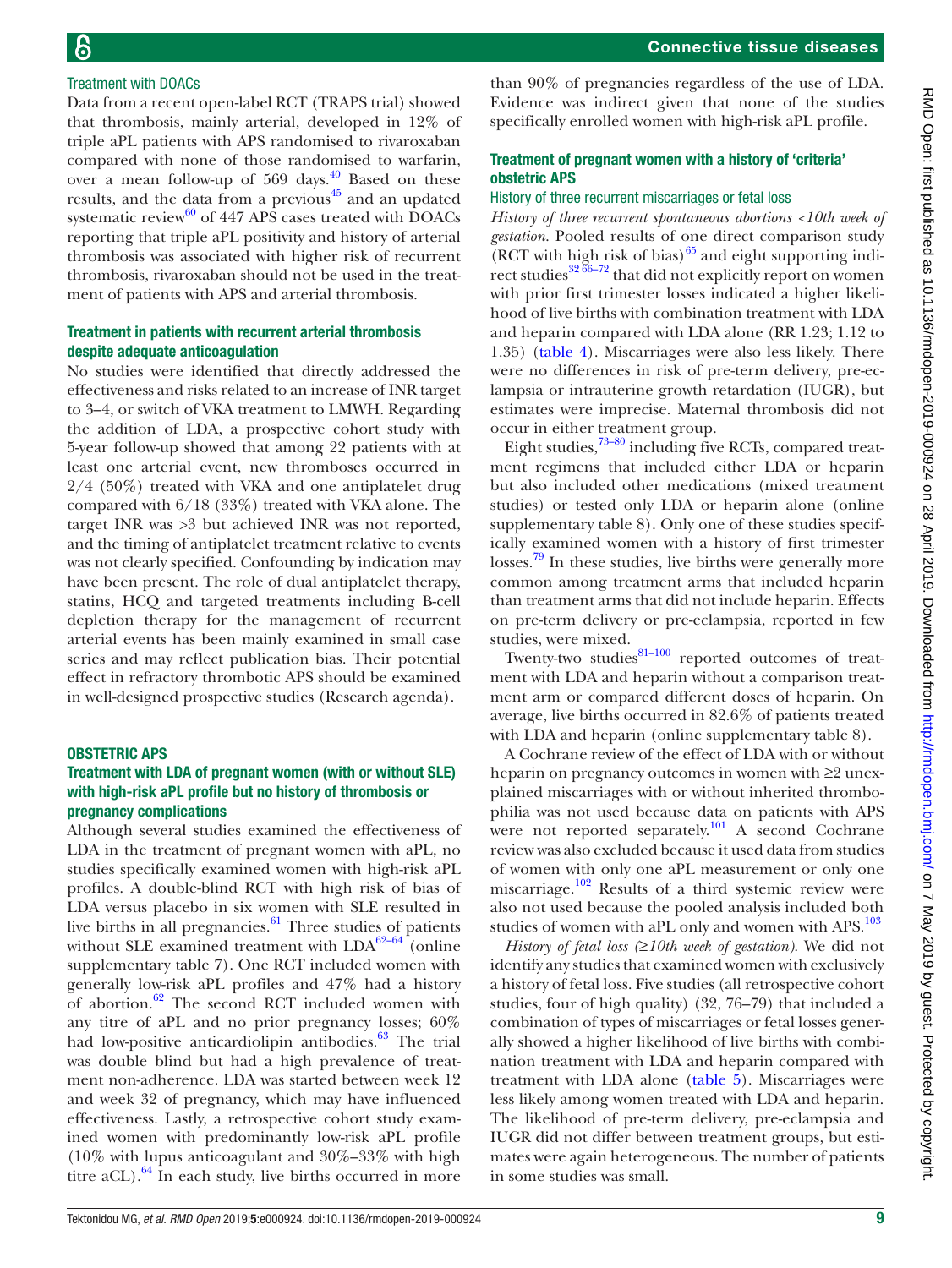<span id="page-9-0"></span>

| gestation<br>Table 4                                  |                         |                        | Studies of low-dose aspirin (LDA) with heparin compared with LDA alone in women with ≥3 recurrent spontaneous miscarriages before the 10th week of |             |                 |                                        |                                   |                         |                          |                                        |                                   |
|-------------------------------------------------------|-------------------------|------------------------|----------------------------------------------------------------------------------------------------------------------------------------------------|-------------|-----------------|----------------------------------------|-----------------------------------|-------------------------|--------------------------|----------------------------------------|-----------------------------------|
| Reference                                             | Design                  | Comparison             | with explicitly<br>miscarriages<br>Percentage<br>≥3 early                                                                                          | ntervention | Control         | intervention<br>Number of<br>patients, | Number of<br>patients,<br>control | intervention<br>Events, | Events, control (95% CI) | Relative effect                        | Study quality                     |
| Live births                                           |                         |                        |                                                                                                                                                    |             |                 |                                        |                                   |                         |                          |                                        |                                   |
| Rai et al 1997 <sup>65</sup>                          | RCT                     | Direct                 | 100                                                                                                                                                | LDA+UFH     | Αđ              | 45                                     | 45                                | 32 (71.1%)              | 19 (42.2%)               | RR 1.68 (1.14<br>to 2.49)              | High risk of<br>bias*             |
| Lima et al<br>1996 <sup>66</sup>                      | Retrospective<br>cohort | Indirect               | $\frac{R}{Z}$                                                                                                                                      | LDA+heparin | <b>ACLI</b>     | $\overline{ }$                         | 28                                | 6(85.7%)                | 20 (71.4%)               | $\mathbf{I}$                           | Intermediate<br>quality           |
| ಕ<br>đ<br>Rodriguez e<br>1999 <sup>32</sup><br>Muñoz- | Retrospective<br>cohort | Indirect               | $\frac{\mathbb{E}}{\mathbb{E}}$                                                                                                                    | LDA+LMWH    | Рd              | $\frac{1}{2}$                          | $\frac{8}{1}$                     | 10(83%)                 | 14 (78%)                 | $\mathbf{I}$                           | High quality                      |
| Kutteh 2002 <sup>67</sup><br>Franklin and             | Retrospective<br>cohort | Indirect               | 88                                                                                                                                                 | LDA+LMWH    | <b>ACT</b>      | 25                                     | 26                                | 19 (76%)                | 12 (46%)                 | $\mathbf{I}$                           | High quality                      |
| Laskin et al<br><b>2009<sup>68</sup></b>              | RCT                     | Indirect               | 75                                                                                                                                                 | LDA+LMWH    | $\overline{PQ}$ | 45                                     | 43                                | 35 (77.8%)              | 34 (79.1%)               | $\mathbf{I}$                           | High quality                      |
| Naru et al<br>2010 <sup>69</sup>                      | Retrospective<br>cohort | Indirect               | $\frac{\mathsf{p}}{\mathsf{p}}$                                                                                                                    | LDA+LMWH    | <b>ACLI</b>     | 35                                     | 29                                | 35 (100%)               | 29 (100%)                | Т                                      | High quality                      |
| Cohn et al<br>2010 <sup>70</sup>                      | Retrospective<br>cohort | Indirect               | $\frac{\pi}{2}$                                                                                                                                    | LDA+LMWH    | Рd              | 8                                      | 88                                | 49 (79%)                | 61 (62%)                 |                                        | High quality                      |
| Mohamed and<br>Saad 2014 <sup>71</sup>                | Retrospective<br>cohort | Indirect               | $\frac{1}{2}$                                                                                                                                      | LDA+LMWH    | ACT             | 47                                     | 23                                | 43 (91%)                | 15 (65%)                 | $\mathbf{I}$                           | Intermediate<br>quality           |
| Ruffatti et al<br>2014 <sup>72</sup>                  | Retrospective<br>cohort | Indirect               | $\frac{\pi}{2}$                                                                                                                                    | LDA+LMWH    | Рd              | 104                                    | $\frac{6}{1}$                     | 81 (77.8%)              | 11 (68.7%)               | $\mathbf{I}$                           | High quality                      |
| Total                                                 |                         | Direct and<br>indirect |                                                                                                                                                    |             |                 | 382                                    | 326                               | 310                     | 215                      | to 1.35) $I^2 = 85\%$<br>RR 1.23 (1.12 |                                   |
| Miscarriages                                          |                         |                        |                                                                                                                                                    |             |                 |                                        |                                   |                         |                          |                                        |                                   |
| Rai et al 1997 <sup>65</sup>                          | <b>RCT</b>              | Direct                 | 100                                                                                                                                                | LDA+UFH     | ACLI            | 45                                     | 45                                | $11(24.4\%)$            | 24 (53.3%)               | RR 0.46 (0.26<br>to 0.82)              | High risk of<br>bias <sup>*</sup> |
| Cohn et al<br>2010 <sup>70</sup>                      | Retrospective<br>cohort | Indirect               | $\frac{1}{2}$                                                                                                                                      | LDA+LMWH    | $\overline{5}$  | 8                                      | 86                                | 11 (16%)                | 38 (37%)                 | $\overline{1}$                         | High quality                      |
| Total                                                 |                         | Direct and<br>indirect |                                                                                                                                                    |             |                 | 107                                    | 143                               | 22                      | 62                       | RR 0.46 (0.30<br>to 0.70) $I^2=0\%$    |                                   |
| Pre-term delivery                                     |                         |                        |                                                                                                                                                    |             |                 |                                        |                                   |                         |                          |                                        |                                   |
| Rai et al 1997 <sup>65</sup>                          | <b>RCT</b>              | <b>Direct</b>          | 100                                                                                                                                                | LDA+UFH     | ACLI            | 45                                     | 45                                | 8(8.8%)                 | 4 (4.4%)                 | RR 2.00 (0.65<br>to 6.17               | High risk of<br>bias <sup>*</sup> |
| Lima et al<br>1996 <sup>66</sup>                      | Retrospective<br>cohort | Indirect               | £                                                                                                                                                  | LDA+heparin | ГUУ             | $\overline{ }$                         | $^{8}$                            | 2(28.5%)                | 5 (18%)                  | $\mathbf{I}$                           | Intermediate<br>quality           |
| Kutteh 2002 <sup>67</sup><br>Franklin and             | Retrospective<br>cohort | Indirect               | 88                                                                                                                                                 | LDA+LMWH    | <b>ACLI</b>     | 25                                     | 82                                | 2(10.5%)                | $\circ$                  |                                        | High quality                      |
| Naru et al<br>2010 <sup>69</sup>                      | Retrospective<br>cohort | Indirect               | $\frac{\pi}{2}$                                                                                                                                    | DA+UFH      | Рd              | 35                                     | 29                                | 12(34.3%)               | 9(31%)                   | -1                                     | High quality                      |
|                                                       |                         |                        |                                                                                                                                                    |             |                 |                                        |                                   |                         |                          |                                        | Continued                         |

 $\overline{6}$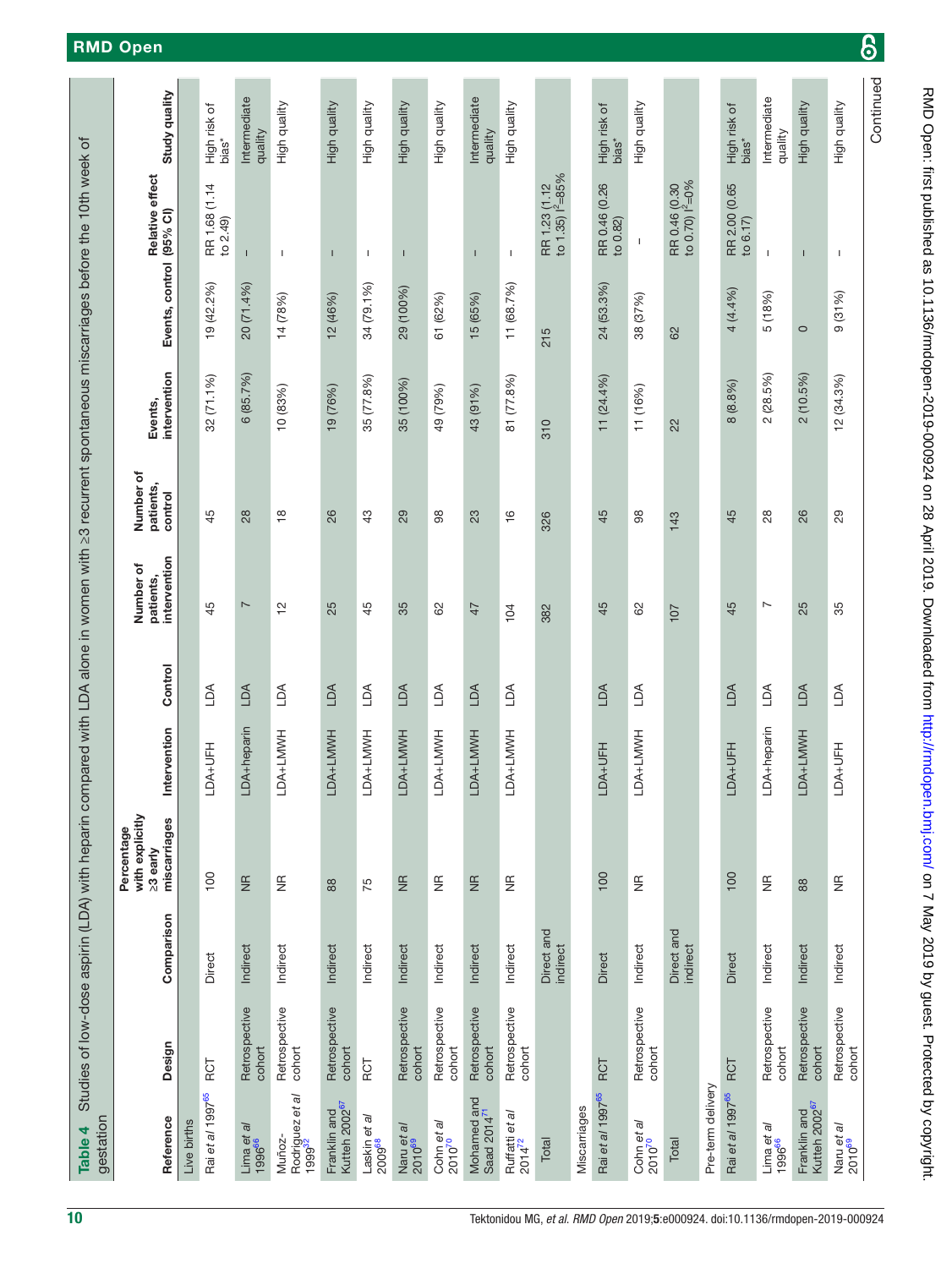| Table 4                                   | Continued                                                               |                        |                                                                                                                                      |              |                |                                        |                                   |                         |                          |                                        |                                   |
|-------------------------------------------|-------------------------------------------------------------------------|------------------------|--------------------------------------------------------------------------------------------------------------------------------------|--------------|----------------|----------------------------------------|-----------------------------------|-------------------------|--------------------------|----------------------------------------|-----------------------------------|
| Reference                                 | Design                                                                  | Comparison             | with explicitly<br>miscarriages<br>Percentage<br>≥3 early                                                                            | Intervention | Control        | intervention<br>Number of<br>patients, | Number of<br>patients,<br>control | intervention<br>Events, | Events, control (95% CI) | Relative effect                        | Study quality                     |
| Total                                     |                                                                         | Direct and<br>indirect |                                                                                                                                      |              |                | 112                                    | 128                               | 24                      | $\frac{8}{18}$           | to 2.59) $1^2 = 0\%$<br>RR 1.51 (0.88  |                                   |
| Pre-eclampsia                             |                                                                         |                        |                                                                                                                                      |              |                |                                        |                                   |                         |                          |                                        |                                   |
| Rai et al 1997 <sup>65</sup>              | <b>RCT</b>                                                              | Direct                 | 100                                                                                                                                  | LDA+UFH      | ACLI           | 45                                     | 45                                | $\circ$                 | 1 (2.2%)                 | RR 0.33 (0.01<br>to 7.97)              | High risk of<br>bias <sup>*</sup> |
| Lima et al<br>1996 <sup>66</sup>          | Retrospective<br>cohort                                                 | Indirect               | $\frac{\alpha}{2}$                                                                                                                   | LDA+heparin  | Рd             | $\overline{ }$                         | $^{28}$                           | 3(43%)                  | 3(11%)                   | $\mathbf{I}$                           | Intermediate<br>quality           |
| Naru et al<br>2010 <sup>69</sup>          | Retrospective<br>cohort                                                 | Indirect               | $\frac{\mathsf{p}}{\mathsf{p}}$                                                                                                      | LDA+UFH      | <b>Adl</b>     | 35                                     | 29                                | $10(28.6\%)$            | 6 (20.7%)                | $\mathsf{I}$                           | High quality                      |
| Mohamed and<br>Saad 2014 <sup>71</sup>    | Retrospective<br>cohort                                                 | Indirect               | $\frac{\pi}{2}$                                                                                                                      | LDA+LMWH     | Рd             | 47                                     | 23                                | 3(7%)                   | 9(40%)                   | $\mathbf{I}$                           | Intermediate<br>quality           |
| Total                                     |                                                                         | Direct and<br>indirect |                                                                                                                                      |              |                | 134                                    | 125                               | $\frac{6}{5}$           | $\frac{1}{2}$            | to 1.31) $I^2 = 78\%$<br>RR 0.77 (0.45 |                                   |
| Intrauterine growth retardation           |                                                                         |                        |                                                                                                                                      |              |                |                                        |                                   |                         |                          |                                        |                                   |
| Rai et al 1997 <sup>65</sup>              | RCT                                                                     | Direct                 | 100                                                                                                                                  | LDA+UFH      | ACLI           | 45                                     | 45                                | 4 (9%)                  | 2(5%)                    | RR 2.00 (0.39<br>to 10.38)             | High risk of<br>bias <sup>*</sup> |
| Franklin and<br>Kutteh 2002 <sup>67</sup> | Retrospective<br>cohort                                                 | Indirect               | $88$                                                                                                                                 | LMWH+LDA     | Рd             | 25                                     | 26                                | 2(10.5%)                | $1(8.3\%)$               | J.                                     | High quality                      |
| Naru et al<br>2010 <sup>69</sup>          | Retrospective<br>cohort                                                 | Indirect               | $rac{1}{2}$                                                                                                                          | LDA+UFH      | <b>ACLI</b>    | 35                                     | 29                                | 8 (22.8%)               | 5 (17.2%)                | T                                      | High quality                      |
| Mohamed and<br>Saad 2014 <sup>71</sup>    | Retrospective<br>cohort                                                 | Indirect               | $\frac{\pi}{2}$                                                                                                                      | LDA+LMWH     | $\overline{P}$ | 47                                     | $\mathbb{S}^2$                    | 6(12%)                  | 8 (33%)                  | L                                      | Intermediate<br>quality           |
| Total                                     |                                                                         | Direct and<br>indirect |                                                                                                                                      |              |                | 152                                    | 123                               | $\overline{0}$          | $\frac{6}{1}$            | to 1.60) $1^2 = 46\%$<br>RR 0.90 (0.51 |                                   |
| Maternal thrombosis                       |                                                                         |                        |                                                                                                                                      |              |                |                                        |                                   |                         |                          |                                        |                                   |
| Rai et al 1997 <sup>65</sup>              | <b>RCT</b>                                                              | Direct                 |                                                                                                                                      | LDA+UFH      | <b>ACLI</b>    | 45                                     | 45                                | $\circ$                 | $\circ$                  | estimable<br>RR <sub>not</sub>         |                                   |
| Naru et al<br>2010 <sup>69</sup>          | Retrospective<br>cohort                                                 | Indirect               |                                                                                                                                      | LDA+UFH      | $\Delta$       | 35                                     | 29                                | $\circ$                 | $\circ$                  | $\frac{1}{2}$                          |                                   |
| Total                                     |                                                                         | Direct and<br>indirect |                                                                                                                                      |              |                | 80                                     | 74                                | $\circ$                 | $\circ$                  | estimable<br>RR <sub>not</sub>         |                                   |
|                                           | "Risk of bias for randomised controlled trials using the Cochrane tool. |                        | LMWH, low molecular weight heparin; NR, not reported; RCT, randomised controlled trial; RR, risk ratio; UFH, unfractionated heparin. |              |                |                                        |                                   |                         |                          |                                        |                                   |

 $\mathbf{g}$ 

# Connective tissue diseases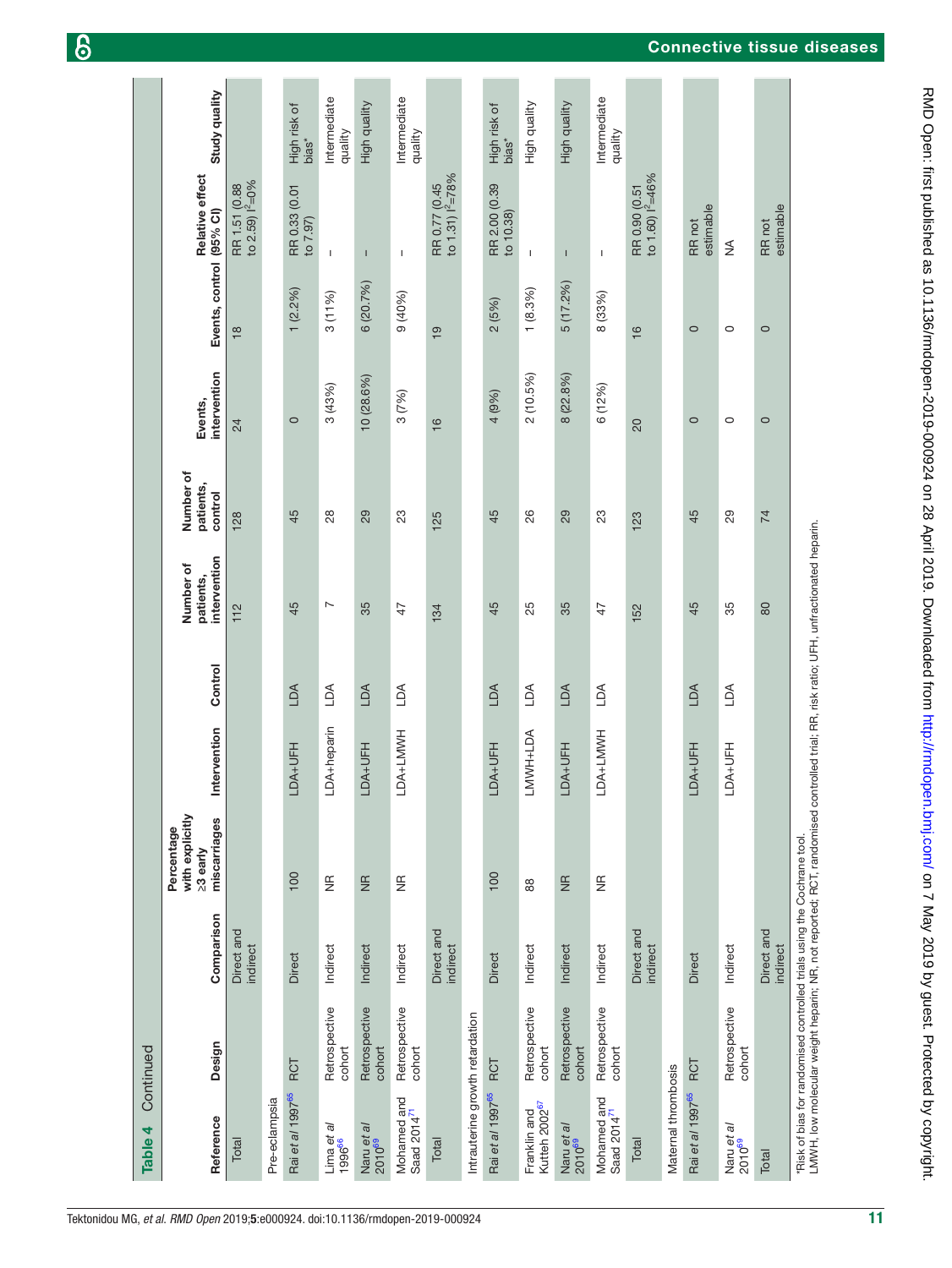| Table 5                                            |                                  |            |                                                    | Studies of low-dose aspirin (LDA) with heparin compared with LDA alone in women with history of fetal loss |                         |                                        |                                   |                         |                    |                                               |                         |
|----------------------------------------------------|----------------------------------|------------|----------------------------------------------------|------------------------------------------------------------------------------------------------------------|-------------------------|----------------------------------------|-----------------------------------|-------------------------|--------------------|-----------------------------------------------|-------------------------|
| Reference                                          | Design                           | Comparison | Percent with<br>fetal loss<br>explicitly           | Intervention                                                                                               | Control                 | intervention<br>Number of<br>patients, | Number of<br>patients,<br>control | intervention<br>Events, | control<br>Events, | effect (95%<br>Relative<br>$\widehat{\sigma}$ | Study quality           |
| Live births                                        |                                  |            |                                                    |                                                                                                            |                         |                                        |                                   |                         |                    |                                               |                         |
| et<br>Rodriguez<br>al 1999 <sup>32</sup><br>Muñoz- | Retrospective Indirect<br>cohort |            | $\widetilde{\Xi}$                                  | LDA+LMWH                                                                                                   | $\Delta$                | 으                                      | $\frac{\infty}{\tau}$             | 10 (83%)                | 14 (78%)           | $\overline{1}$                                | High quality            |
| Naru et al<br>2010 <sup>69</sup>                   | Retrospective Indirect<br>cohort |            | $\mathop{\mathsf{E}}\limits_{\mathop{\mathsf{Z}}}$ | LDA+LMWH                                                                                                   | LDA                     | 35                                     | 29                                | 35 (100%)               | 29 (100%)          | $\mathbf{I}$                                  | High quality            |
| Cohn et al<br>2010 <sup>70</sup>                   | Retrospective Indirect<br>cohort |            | $\widetilde{\Xi}$                                  | HMMH<br>ζC                                                                                                 | $\overline{PQ}$         | 62                                     | 88                                | 49 (79%)                | 61 (62%)           | $\mathbf{I}$                                  | High quality            |
| Mohamed<br>and Saad<br>$2014^{71}$                 | Retrospective Indirect<br>cohort |            | $\frac{\mathsf{p}}{\mathsf{p}}$                    | HMMH<br>Jα                                                                                                 | LDA                     | 47                                     | 23                                | 43 (91%)                | 15 (65%)           | $\mathbf{I}$                                  | Intermediate<br>quality |
| Ruffatti et al<br>$2014^{72}$                      | Retrospective Indirect<br>cohort |            | $\frac{1}{2}$                                      | LDA+LMWH                                                                                                   | $\overline{\mathbb{A}}$ | 104                                    | $\frac{6}{1}$                     | 81 (77.8%)              | 11 (68.7%)         | $\mathbf{I}$                                  | High quality            |
| Total                                              |                                  | Indirect   |                                                    |                                                                                                            |                         | 260                                    | 184                               | 218                     | 130                | $(1.06, 1.32)$<br>$f^2 = 88\%$<br>$RR = 1.19$ |                         |
| Miscarriages                                       |                                  |            |                                                    |                                                                                                            |                         |                                        |                                   |                         |                    |                                               |                         |
| Cohn et al<br>2010 <sup>70</sup>                   | Retrospective Indirect<br>cohort |            | $rac{\pi}{2}$                                      | HMMH+Y<br>JΩ                                                                                               | $\overline{PQ}$         | 62                                     | 86                                | 11 (16%)                | 38 (37%)           | $\overline{\phantom{a}}$                      | High quality            |
| Mohamed<br>and Saad<br>$201471$                    | Retrospective Indirect<br>cohort |            | $\frac{\mathbb{C}}{\mathbb{Z}}$                    | LDA+LMWH                                                                                                   | $\Delta$                | 47                                     | 23                                | 4 (9%)                  | 8 (35%)            | $\mathbf{I}$                                  | Intermediate<br>quality |
| Total                                              |                                  | Indirect   |                                                    |                                                                                                            |                         | 109                                    | 121                               | $\frac{15}{1}$          | 46                 | $(0.24, 0.67)$<br>$\binom{2}{1}$<br>RR=0.40   |                         |
| Pre-term delivery                                  |                                  |            |                                                    |                                                                                                            |                         |                                        |                                   |                         |                    |                                               |                         |
| Naru et al<br>2010 <sup>69</sup>                   | Retrospective Indirect<br>cohort |            | $\frac{1}{2}$                                      | HMMHY<br>ğ                                                                                                 | LDA                     | 35                                     | 29                                | 12(34.3%)               | 9(31%)             | $(0.54 \text{ to } 2.25)$<br>$RR = 1.10$      | High quality            |
| Pre-eclampsia                                      |                                  |            |                                                    |                                                                                                            |                         |                                        |                                   |                         |                    |                                               |                         |
| Naru et al<br>2010 <sup>69</sup>                   | Retrospective Indirect<br>cohort |            | $\frac{1}{2}$                                      | LDA+LMWH                                                                                                   | $\overline{PQ}$         | 35                                     | 82                                | 10 (28.6%)              | 6(20.7%)           | $\mathbf{I}$                                  | High quality            |
| Mohamed<br>and Saad<br>$2014^{71}$                 | Retrospective Indirect<br>cohort |            | $\frac{\alpha}{2}$                                 | LDA+LMWH                                                                                                   | $\overline{5}$          | 47                                     | 23                                | 3(7%)                   | 9(39%)             | $\mathbf{I}$                                  | High quality            |
| Total                                              |                                  | Indirect   |                                                    |                                                                                                            |                         | 82                                     | 52                                | $\frac{3}{2}$           | $\frac{5}{1}$      | $(0.32, 1.11)$<br>$\beta = 87\%$<br>RR=0.59   |                         |
|                                                    |                                  |            |                                                    |                                                                                                            |                         |                                        |                                   |                         |                    |                                               | Continued               |

 $\overline{6}$ 

<span id="page-11-0"></span>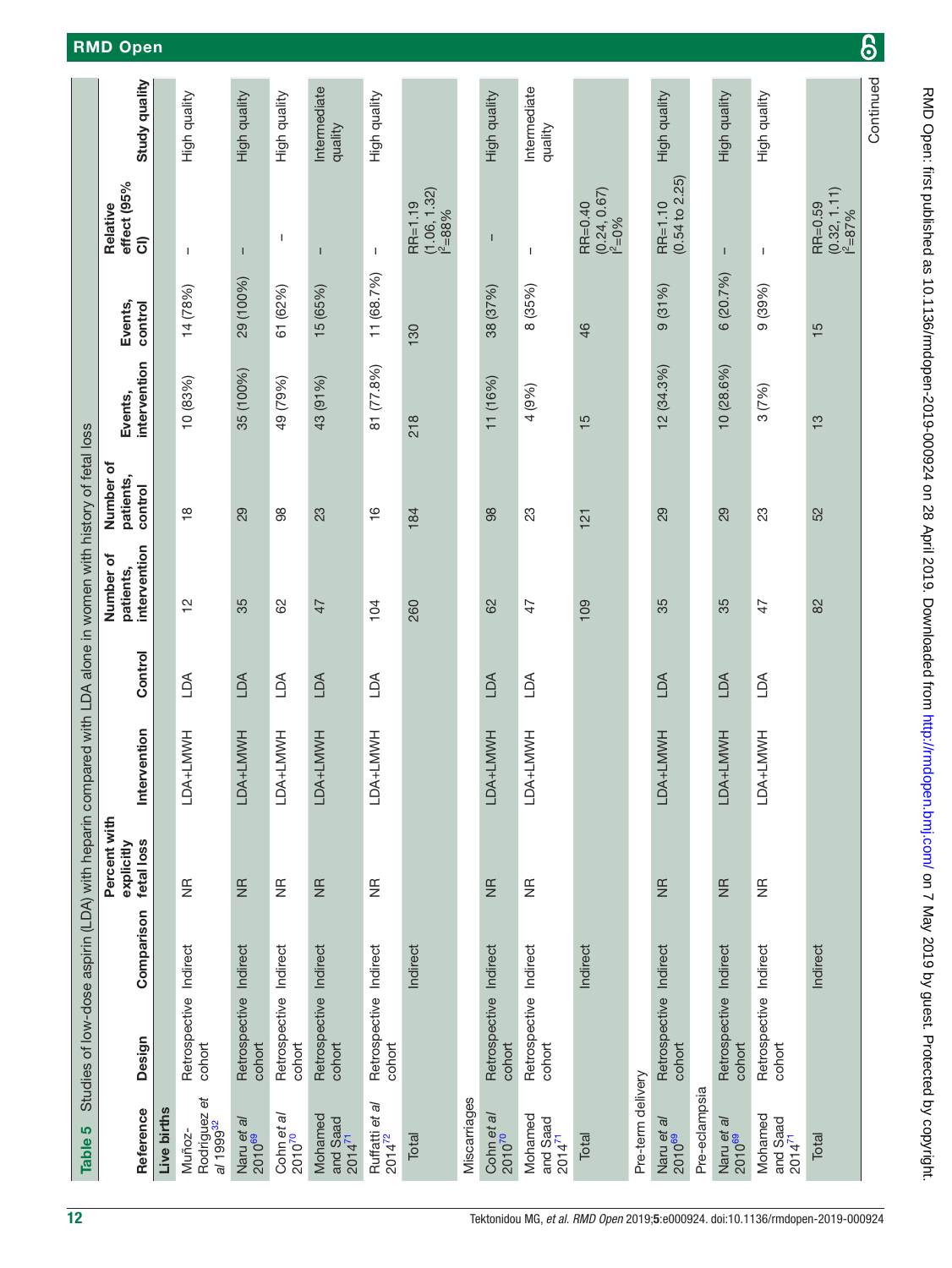| Table 5 Continued                  |                                                                       |                       |                            |              |         |                                        |                                   |                         |                    |                                                |                         |
|------------------------------------|-----------------------------------------------------------------------|-----------------------|----------------------------|--------------|---------|----------------------------------------|-----------------------------------|-------------------------|--------------------|------------------------------------------------|-------------------------|
| Reference                          | Design                                                                | Comparison fetal loss | Percent with<br>explicitly | Intervention | Control | intervention<br>Number of<br>patients, | Number of<br>patients,<br>control | intervention<br>Events, | Events,<br>control | effect (95%<br>Relative<br>ີ້ຈ                 | Study quality           |
|                                    | Intrauterine growth retardation                                       |                       |                            |              |         |                                        |                                   |                         |                    |                                                |                         |
| Naru et al<br>201069               | Retrospective Indirect<br>cohort                                      |                       | $\frac{1}{2}$              | LDA+LMWH     | LDA     | 35                                     | 88                                | 8 (22.8%)               | 5 (17.2%)          | $\mathsf{I}$                                   | High quality            |
| Mohamed<br>and Saad<br>$2014^{71}$ | Retrospective Indirect<br>cohort                                      |                       | $\frac{\alpha}{2}$         | LDA+LMWH     | LDA     | 47                                     | 23                                | 6(12%)                  | 8 (33%)            | I                                              | Intermediate<br>quality |
| Total                              |                                                                       | Indirect              |                            |              |         | 82                                     | 52                                | $\overline{4}$          | $\frac{1}{2}$      | $(0.36, 1.32)$<br>$\lvert^2 = 70\%$<br>RR=0.69 |                         |
| Maternal thrombosis                |                                                                       |                       |                            |              |         |                                        |                                   |                         |                    |                                                |                         |
| Naru et al<br>201069               | Retrospective Indirect<br>cohort                                      |                       | $\frac{\alpha}{2}$         | LDA+LMWH     | LDA     | 35                                     | 88                                | 0                       | 0                  | estimable<br>RR not                            | High quality            |
|                                    | LMWH, low molecular weight heparin; NR, not reported; RR, risk ratio. |                       |                            |              |         |                                        |                                   |                         |                    |                                                |                         |

Seven mixed treatment studies, $^{73}$   $^{75-80}$  including four RCTs, compared treatment regimens that included either LDA or heparin but also included other medications or tested only LDA or heparin alone ([online supplementary](https://dx.doi.org/10.1136/rmdopen-2019-000924) [table 9](https://dx.doi.org/10.1136/rmdopen-2019-000924)).

Nineteen studies<sup>22 82 86–88 90 92 94–99 104–109</sup> reported outcomes of treatment with LDA and heparin without a comparison treatment arm or compared different doses of heparin [\(online supplementary table 9\)](https://dx.doi.org/10.1136/rmdopen-2019-000924). Results of a systemic review were not used because it included studies of women with aPL and not women with APS.<sup>[103](#page-16-10)</sup>

# History of delivery <34th week of gestation due to eclampsia or severe pre-eclampsia, or recognised features of placental insufficiency

In one RCT (in which 56% of participants had preterm delivery due to eclampsia or severe pre-eclampsia) $110$ and one retrospective cohort study, $32$  the likelihood of live births did not differ between women treated with LDA and heparin and those treated with LDA alone [\(online supplementary table 10](https://dx.doi.org/10.1136/rmdopen-2019-000924)). Neither study reported on miscarriages. The trial reported on the likelihood of pre-term delivery, maternal thrombosis and small-for-gestational age babies, with no differences between treatment arms. The RCT was rated as having high risk of bias. Study samples were very small.

Seven studies<sup>[79 82 88 92 95 98 111](#page-16-6)</sup> reported outcomes of treatment with LDA and heparin without a comparison treatment arm, or compared heparin alone with no treatment. These studies did not only include women with prior history of severe pre-eclampsia or placental insufficiency but some proportion of patients in these studies had this history. On average, live births occurred in 76.8% of patients treated with LDA and heparin.

# Treatment of women with a history of 'non-criteria' obstetric APS

*History of two recurrent spontaneous abortions <10th week of gestation*. The comparison between treatment with LDA versus no treatment was addressed by one retrospective cohort study. Live births occurred in 89.5% of 57 women treated with LDA and 100% of 17 women not treated with LDA (RR 0.91; 95% CI 0.81 to 1.03).<sup>[64](#page-16-3)</sup> Quality was rated as high, but the sample was small. A second, single treatment arm study among women with two prior miscarriages reported live births in 83.9% of pregnancies among women treated with LDA.<sup>[112](#page-17-1)</sup>

The comparison between the combination treatment with LDA and heparin versus LDA alone for this group of patients was not addressed directly by any study. One RCT found no difference in live births between these treatments (35 (77.8%) vs 34 (79.1%)) in a group of patients with two or more consecutive pregnancy losses <32 weeks' gestation but was not limited to women with only two losses or early losses.<sup>68</sup> The trial was rated as having high risk of bias. The sample was small. A second retrospective cohort study compared women with non-criteria obstetric APS, who were treated with LDA and heparin, with untreated women; live births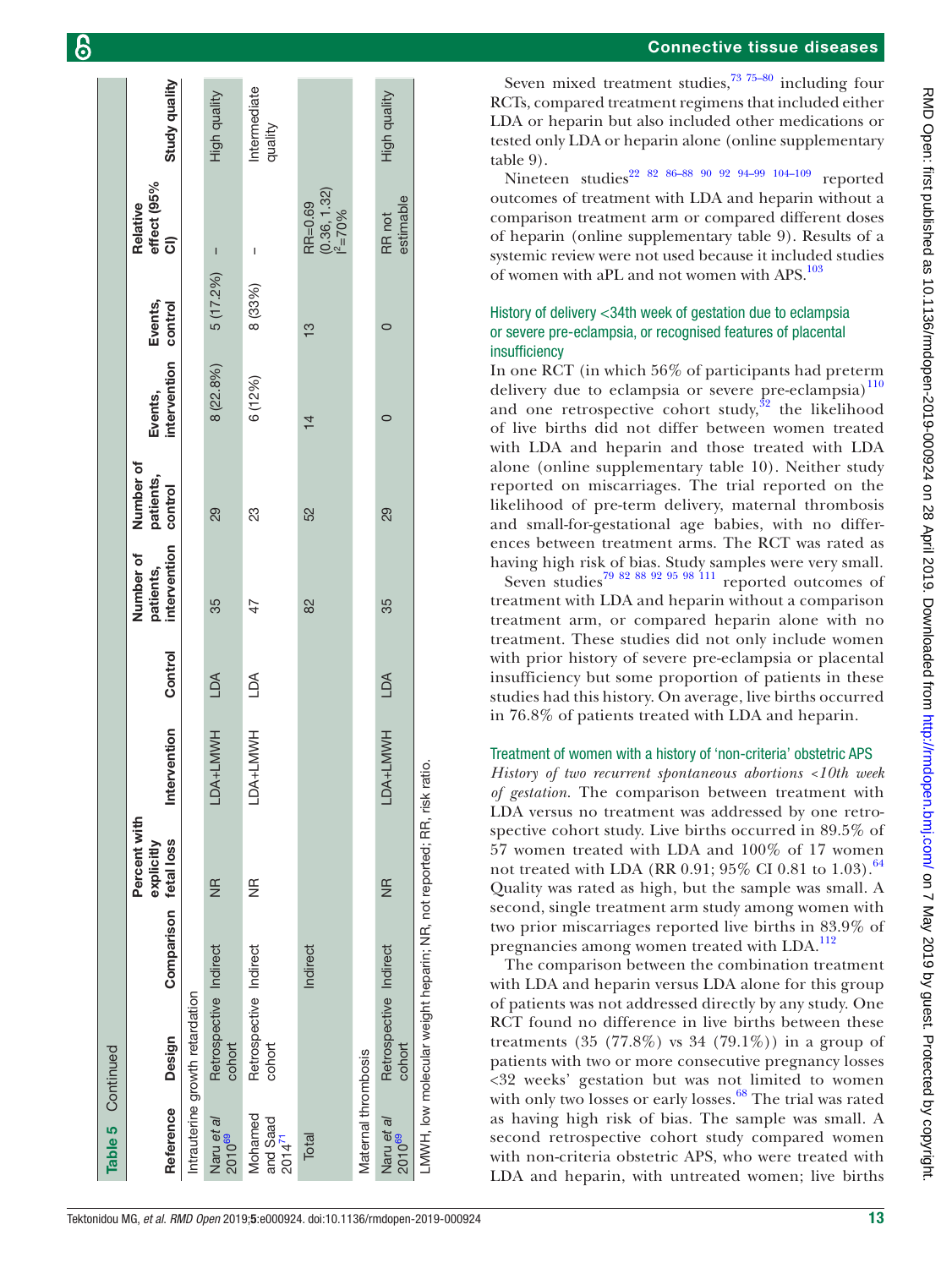# RMD Open

occurred in 81.7% and 55% of pregnancies, respectively. $80$  Because these studies did not focus specifically on the population of interest, evidence for this question is indirect.

*History of delivery* ≥*34 weeks due to eclampsia or severe pre-eclampsia, or placental insufficiency.* One study compared 71 women with various non-criteria obstetric APS complications (two consecutive miscarriages <10 weeks, delivery ≥34 weeks, late intrauterine growth restriction, abruption placentae at term or placental haematoma), who were treated with LDA and heparin, with 20 untreated women; live births occurred in 81.7% and  $55\%$ , respectively.<sup>[80](#page-16-18)</sup> An unknown percentage of women in this study matched the population of interest.

#### Duration of treatment with heparin after delivery

We did not identify any studies that directly addressed the benefits and risks of continuing anticoagulation post partum. Few studies reported maternal thrombosis, and even fewer reported assessment of thrombosis specifically in the postpartum period. Twelve studies<sup>62 66 68 90 109 110 113–118</sup> included data on both duration of heparin treatment and postpartum thrombosis, but none compared these treatment approaches ([online supplementary table 11](https://dx.doi.org/10.1136/rmdopen-2019-000924)). In nine studies, treatment was continued 3 to 6 weeks post partum; thrombosis occurred in 3 of 239 patients (1.2%). In three studies,<sup>[68 116 117](#page-16-13)</sup> treatment with heparin was stopped prior to delivery. None of 104 patients in these three studies had postpartum thrombosis.

# Treatment of patients with a history of recurrent pregnancy complications despite treatment with LDA and prophylactic dose heparin

Increase of heparin to therapeutic dose

No studies were identified that addressed this question.

# Addition of HCQ

One study compared pregnancy losses among women with refractory obstetric APS before and after the addition of  $HCO<sup>119</sup>$  Treatment also included heparin in all patients, in combination with LDA in 79%. The proportion of live births was higher in pregnancies in which HCQ was used ([online supplementary table 12](https://dx.doi.org/10.1136/rmdopen-2019-000924)). Quality was rated as intermediate. The sample was very small. In a second retrospective cohort study, the addition of HCQ to LDA and heparin was associated with a lower likelihood of fetal loss and placenta-mediated complications.[120](#page-17-3) LMWH was not used by all women in either treatment group (72% and 79%, respectively).

#### Addition of low-dose prednisolone in the first trimester

One retrospective cohort study compared outcomes between 23 women treated with prednisolone 10 mg/ day until week 14 in combination with LDA and heparin with 93 women treated with LDA and heparin.<sup>[121](#page-17-4)</sup> Live births were more common in the group treated with prednisolone ([online supplementary table 12\)](https://dx.doi.org/10.1136/rmdopen-2019-000924). Quality

was rated as high, but the number of patients treated with prednisolone was small.

# Addition of treatment with intravenous immunoglobulin (IVIG)

In three studies $8385122$  that compared pregnancy complications in patients who did or did not receive IVIG, the proportion of live births did not differ between treatment arms (RR 1.10 (95% CI 0.97 to 1.25)) [\(online](https://dx.doi.org/10.1136/rmdopen-2019-000924) [supplementary table 12\)](https://dx.doi.org/10.1136/rmdopen-2019-000924). Miscarriage frequency, pre-term delivery and IUGR also did not differ between treatment arms. The likelihood of pre-eclampsia was lower among patients who received IVIG. Quality of each study was rated as intermediate. One small RCT compared IVIG plus LDA and LMWH versus LDA and LMWH but did not study patients with recurrent pregnancy complications.[105](#page-16-20) Live births occurred in 100% of pregnancies in both treatment arms. Two other RCTs<sup>116 117</sup> compared IVIG alone versus LDA and LMWH in women with recurrent pregnancy losses; live births were less common in the group treated with IVIG alone. Results for miscarriages were mixed.

Three other studies used various treatment regimens, including prednisolone, plasmapheresis/plasma exchange with or without IVIG.<sup>72 123 124</sup> Two additional studies were single treatment arm studies. $89\frac{125}{125}$  The proportion of live births in the IVIG treatment arms averaged 86.2% in these five studies.

## Treatment of pregnant women with a history of thrombotic APS

Five studies<sup>72 86 111 115 126</sup> provided data on outcomes of pregnancies in women with a history of thrombotic APS who were treated with LDA and heparin at therapeutic doses, but none included a comparison group [\(online](https://dx.doi.org/10.1136/rmdopen-2019-000924) [supplementary table 13](https://dx.doi.org/10.1136/rmdopen-2019-000924)). Live births occurred in 79.1% of pregnancies on average. Only one study<sup>115</sup> reported on maternal thrombosis ([online supplementary table](https://dx.doi.org/10.1136/rmdopen-2019-000924) [13\)](https://dx.doi.org/10.1136/rmdopen-2019-000924).

# **DISCUSSION**

This SLR provides a summary of the evidence that informed the EULAR recommendations for the management of both thrombotic and obstetric APS in adults. Data from meta-analyses and cohort studies showed that LDA is effective as primary thromboprophylaxis treatment in aPL-positive individuals. Use of VKA at INR 2–3 is protective against thrombosis recurrences in patients with venous thrombosis. In patients with prior arterial thrombosis, no difference in the risk of new thrombotic events was found between VKA treatment at INR 2–3 and INR 3–4. According to the currently available data, rivaroxaban should not be used in highrisk patients with APS such as those with triple aPL positivity. For patients with either recurrent miscarriages or fetal loss, use of combination treatment with LDA and heparin is more effective than LDA alone.

The main limitation of this SLR is that it included a few high-quality RCTs, primarily due to the rarity of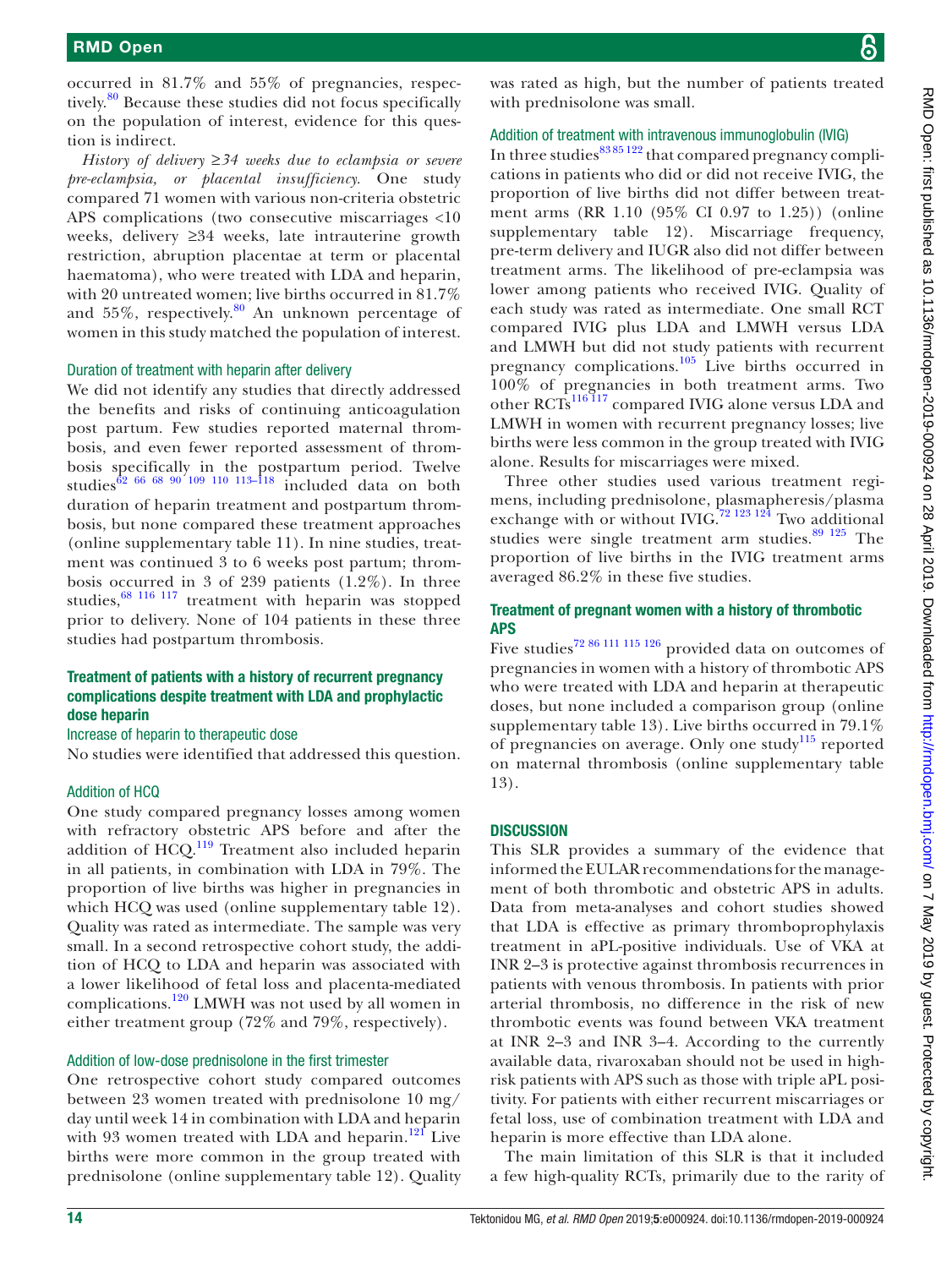Connective tissue diseases

the syndrome and the heterogeneity of APS subsets. Performing RCTs in obstetric APS is even more difficult because of ethical regulations of research involving pregnant women and the reluctance of patients to be randomised during pregnancy. Existing literature is limited by heterogeneous patient groups that may have different outcomes and, importantly, different responses to treatment, including, for example, patients with high-risk aPL profile compared with those with low-risk aPL profile, and patients with arterial versus venous thrombotic events. Stratifying patients by risk is crucial to avoid overtreatment and risk of bleeding in some patients, or undertreatment and risk of thrombotic recurrences in others. In addition, reporting of side effects needs improvement. Bleeding complications must be reported in all studies in order to judge the risks of treatment. In obstetric APS studies, maternal thrombosis during pregnancy or post partum is also important and not only pregnancy outcomes.<sup>[127](#page-17-7)</sup>

Limitations of previous SLRs on thrombotic APS included mixed populations and the lack of separate analysis of outcomes for venous and arterial thrombosis.[57](#page-15-23) In obstetric APS, SLRs have pooled data from different patient groups such as women with aPL only and women with definite  $APS.99$  $APS.99$  In two Cochrane reviews, data on different obstetric APS subgroups were not reported separately, and data from studies of women with only one aPL measurement or only one miscarriage were included, respectively.<sup>[101 102](#page-16-8)</sup>

One of the strengths of this SLR is that it included the most common and important questions impacting patient care. An additional strength of the SLR was the methodological rigour of the process we followed. The full-text review, the data abstraction and risk of bias assessments were independently performed by multiple reviewers (physicians in charge for literature search (LA, ML), convenor (MGGT) and methodologist (MMW)). In addition, a detailed presentation of the results from both direct and indirect comparison studies in the tables can help the readers of the SLR (clinicians and researchers) to better interpret the separately published EULAR recommendations for the management of APS in adults.

#### Author affiliations

<sup>1</sup>Rheumatology Unit, First Department of Propaedeutic Internal Medicine, University of Athens, Athens, Greece

<sup>2</sup>Department of Clinical and Experimental Sciences, University of Brescia, Brescia, Italy

<sup>3</sup>Department of Rheumatology and Clinical Immunology, University Medical Center Utrecht, Utrecht University, Utrecht, The Netherlands

4 Intramural Research Program, NIAMS/NIH, Bethesda, Maryland, USA

Acknowledgements The panel is grateful for the administrative and logistical support from EULAR Executive secretariat and especially from Patrizia Jud, Εxecutive Αssistant.

Contributors The full-text review, data abstraction and risk-of-bias assessments were independently performed by the literature reviewers (LA, ML), the convenor (MGGT) and the methodologist (MMW). MMW prepared the evidence report including summary of finding tables. MMW, MGGT and AT contributed to the

interpretation of the data. MGGT drafted the manuscript and all authors reviewed and approved the final version.

Funding This project was funded by the European League Against Rheumatism. MMW was funded by the Intramural Research Program, National Institute of Arthritis and Musculoskeletal and Skin Diseases, NIH.

Competing interests None declared.

Patient consent for publication Not required.

Provenance and peer review Not commissioned; externally peer reviewed.

Data availability statement The datasets generated for this study are available on request to the corresponding author.

Open access This is an open access article distributed in accordance with the Creative Commons Attribution Non Commercial (CC BY-NC 4.0) license, which permits others to distribute, remix, adapt, build upon this work non-commercially, and license their derivative works on different terms, provided the original work is properly cited, appropriate credit is given, any changes made indicated, and the use is non-commercial. See: <http://creativecommons.org/licenses/by-nc/4.0/>.

#### <span id="page-14-0"></span>**References**

- 1. Miyakis S, Lockshin MD, Atsumi T, *et al*. International consensus statement on an update of the classification criteria for definite antiphospholipid syndrome (APS). *[J Thromb Haemost](http://dx.doi.org/10.1111/j.1538-7836.2006.01753.x)* 2006;4:295–306.
- <span id="page-14-1"></span>2. Tektonidou MG, Andreoli L, Limper M, *et al*. EULAR recommendations for the management of antiphospholipid syndrome in adults. *Ann Rheum Dis*.
- <span id="page-14-2"></span>3. Liberati A*et al*. The PRISMA statement for reporting systematic reviews and meta-analyses of studies that evaluate health care interventions: explanation and elaboration. *[Ann Intern Med](http://dx.doi.org/10.7326/0003-4819-151-4-200908180-00136)* 2009;151:W–94.
- <span id="page-14-3"></span>4. Sackett DL, Richardson WS, Rosenberg W, *et al*. *Evidence based medicine—how to practice and teach EBM*. London: Churchill Livingstone, 1997.
- <span id="page-14-4"></span>5. Higgins JPT, Altman DG, Gøtzsche PC, *et al*. The Cochrane collaboration's tool for assessing risk of bias in randomised trials. *[BMJ](http://dx.doi.org/10.1136/bmj.d5928)* 2011;343:d5928.
- <span id="page-14-5"></span>6. Wells GA, Shea B, O'Connell D, *et al*. The Newcastle-Ottawa scale (NOS) for assessing the quality if nonrandomized studies in meta-analyses. Available: [http://www.ohri.ca/programs/clinical\\_](http://www.ohri.ca/programs/clinical_epidemiology/oxford.htm) [epidemiology/oxford.htm](http://www.ohri.ca/programs/clinical_epidemiology/oxford.htm)
- <span id="page-14-6"></span>7. Arnaud L, Mathian A, Ruffatti A, *et al*. Efficacy of aspirin for the primary prevention of thrombosis in patients with antiphospholipid antibodies: an international and collaborative meta-analysis. *[Autoimmun Rev](http://dx.doi.org/10.1016/j.autrev.2013.10.014)* 2014;13:281–91.
- <span id="page-14-7"></span>8. Arnaud L, Mathian A, Devilliers H, *et al*. Patient-level analysis of five international cohorts further confirms the efficacy of aspirin for the primary prevention of thrombosis in patients with antiphospholipid antibodies. *[Autoimmun Rev](http://dx.doi.org/10.1016/j.autrev.2014.10.019)* 2015;14:192–200.
- <span id="page-14-8"></span>9. Mustonen P, Lehtonen KV, Javela K, *et al*. Persistent antiphospholipid antibody (aPL) in asymptomatic carriers as a risk factor for future thrombotic events: a nationwide prospective study. *[Lupus](http://dx.doi.org/10.1177/0961203314545410)* 2014;23:1468–76.
- <span id="page-14-9"></span>10. Forastiero R, Martinuzzo M, Pombo G, *et al*. A prospective study of antibodies to beta2-glycoprotein I and prothrombin, and risk of thrombosis. *[J Thromb Haemost](http://dx.doi.org/10.1111/j.1538-7836.2005.01295.x)* 2005;3:1231–8.
- <span id="page-14-10"></span>11. Erkan D, Harrison MJ, Levy R, *et al*. Aspirin for primary thrombosis prevention in the antiphospholipid syndrome: a randomized, double-blind, placebo-controlled trial in asymptomatic antiphospholipid antibody–positive individuals. *[Arthritis Rheum](http://dx.doi.org/10.1002/art.22663)* 2007;56:2382–91.
- 12. Hereng T, Lambert M, Hachulla E, *et al*. Influence of aspirin on the clinical outcomes of 103 anti-phospholipid antibodies-positive patients. *[Lupus](http://dx.doi.org/10.1177/0961203307084724)* 2008;17:11–15.
- <span id="page-14-11"></span>13. Tektonidou MG, Laskari K, Panagiotakos DB, *et al*. Risk factors for thrombosis and primary thrombosis prevention in patients with systemic lupus erythematosus with or without antiphospholipid antibodies. *[Arthritis Rheum](http://dx.doi.org/10.1002/art.24232)* 2009;61:29–36.
- 14. Ruffatti A, Del Ross T, Ciprian M, *et al*. Risk factors for a first thrombotic event in antiphospholipid antibody carriers: a prospective multicentre follow-up study. *[Ann Rheum Dis](http://dx.doi.org/10.1136/ard.2010.142042)* 2011;70:1083–6.
- 15. Pengo V, Ruffatti A, Legnani C, *et al*. Incidence of a first thromboembolic event in asymptomatic carriers of high-risk antiphospholipid antibody profile: a multicenter prospective study. *[Blood](http://dx.doi.org/10.1182/blood-2011-03-340232)* 2011;118:4714–8.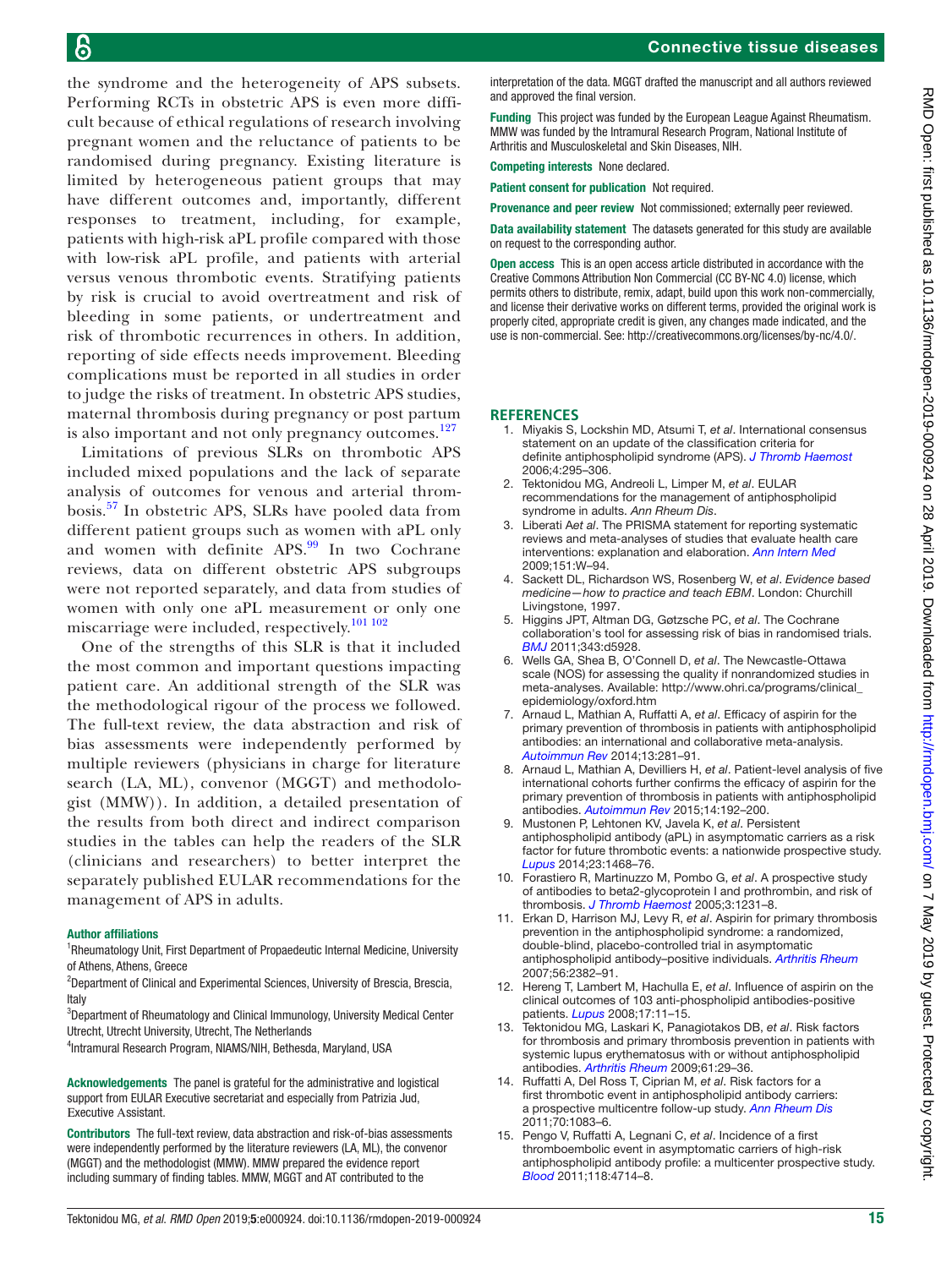# RMD Open

- <span id="page-15-1"></span>16. Tarr T, Lakos G, Bhattoa HP, *et al*. Analysis of risk factors for the development of thrombotic complications in antiphospholipid antibody positive lupus patients. *[Lupus](http://dx.doi.org/10.1177/0961203306074767)* 2007;16:39–45.
- <span id="page-15-0"></span>17. Fasano S, Pierro L, Pantano I, *et al*. Longterm hydroxychloroquine therapy and low-dose aspirin may have an additive effectiveness in the primary prevention of cardiovascular events in patients with systemic lupus erythematosus. *[J Rheumatol](http://dx.doi.org/10.3899/jrheum.161351)* 2017;44:1032–8.
- <span id="page-15-3"></span>18. Erkan D, Merrill JT, Yazici Y, *et al*. High thrombosis rate after fetal loss in antiphospholipid syndrome: effective prophylaxis with aspirin. *[Arthritis Rheum](http://dx.doi.org/10.1002/1529-0131(200106)44:6<1466::AID-ART242>3.0.CO;2-C)* 2001;44:1466–7.
- 19. Cervera R, Khamashta MA, Shoenfeld Y, *et al*. Morbidity and mortality in the antiphospholipid syndrome during a 5-year period: a multicentre prospective study of 1000 patients. *[Ann Rheum Dis](http://dx.doi.org/10.1136/ard.2008.093179)* 2009;68:1428–32.
- 20. Martinez-Zamora MA, Peralta S, Creus M, *et al*. Risk of thromboembolic events after recurrent spontaneous abortion in antiphospholipid syndrome: a case–control study. *[Ann Rheum Dis](http://dx.doi.org/10.1136/ard.2011.153817)* 2012;71:61–6.
- <span id="page-15-2"></span>21. Ruffatti A, Del Ross T, Ciprian M, *et al*. Risk factors for a first thrombotic event in antiphospholipid antibody carriers. A multicentre, retrospective follow-up study. *[Ann Rheum Dis](http://dx.doi.org/10.1136/ard.2008.096669)* 2009;68:397–9.
- <span id="page-15-4"></span>22. Lefèvre G, Lambert M, Bacri J-L, *et al*. Thrombotic events during long-term follow-up of obstetric antiphospholipid syndrome patients. *[Lupus](http://dx.doi.org/10.1177/0961203310397080)* 2011;20:861–5.
- 23. Cuadrado MJ, Bertolaccini ML, Seed PT, *et al*. Low-dose aspirin vs low-dose aspirin plus low-intensity warfarin in thromboprophylaxis: a prospective, multicentre, randomized, open, controlled trial in patients positive for antiphospholipid antibodies (ALIWAPAS). *[Rheumatology](http://dx.doi.org/10.1093/rheumatology/ket313)* 2014;53:275–84.
- 24. Gris J-C, Bouvier S, Molinari N, *et al*. Comparative incidence of a first thrombotic event in purely obstetric antiphospholipid syndrome with pregnancy loss: the NOH-APS observational study. *[Blood](http://dx.doi.org/10.1182/blood-2011-09-381913)* 2012;119:2624–32.
- <span id="page-15-5"></span>25. Crowther MA, Ginsberg JS, Julian J, *et al*. A comparison of two intensities of warfarin for the prevention of recurrent thrombosis in patients with the antiphospholipid antibody syndrome. *[N Engl J](http://dx.doi.org/10.1056/NEJMoa035241)  [Med](http://dx.doi.org/10.1056/NEJMoa035241)* 2003;349:1133–8.
- <span id="page-15-6"></span>26. Finazzi G, Marchioli R, Brancaccio V, *et al*. A randomized clinical trial of high-intensity warfarin vs. conventional antithrombotic therapy for the prevention of recurrent thrombosis in patients with the antiphospholipid syndrome (WAPS). *[J Thromb Haemost](http://dx.doi.org/10.1111/j.1538-7836.2005.01340.x)* 2005;3:848–53.
- <span id="page-15-13"></span>27. Rosove MH, Brewer PM. Antiphospholipid thrombosis: clinical course after the first thrombotic event in 70 patients. *[Ann Intern](http://dx.doi.org/10.7326/0003-4819-117-4-303)  [Med](http://dx.doi.org/10.7326/0003-4819-117-4-303)* 1992;117:303–8.
- <span id="page-15-14"></span>28. Khamashta MA, Cuadrado MJ, Mujic F, *et al*. The management of thrombosis in the antiphospholipid-antibody syndrome. *[N Engl J](http://dx.doi.org/10.1056/NEJM199504133321504)  [Med](http://dx.doi.org/10.1056/NEJM199504133321504)* 1995;332:993–7.
- <span id="page-15-15"></span>29. Ames PRJ, Ciampa A, Margaglione M, *et al*. Bleeding and re-thrombosis in primary antiphospholipid syndrome on oral anticoagulation: an 8-year longitudinal comparison with mitral valve replacement and inherited thrombophilia. *[Thromb Haemost](http://dx.doi.org/10.1160/TH04-11-0723)* 2005;93:694–9.
- 30. Derksen RH, de Groot PG, Kater L, *et al*. Patients with antiphospholipid antibodies and venous thrombosis should receive long term anticoagulant treatment. *[Ann Rheum Dis](http://dx.doi.org/10.1136/ard.52.9.689)* 1993;52:689–92.
- 31. Schulman S, Svenungsson E, Granqvist S. Anticardiolipin antibodies predict early recurrence of thromboembolism and death among patients with venous thromboembolism following anticoagulant therapy. Duration of Anticoagulation Study Group. *[Am J Med](http://dx.doi.org/10.1016/S0002-9343(98)00060-6)* 1998;104:332–8.
- <span id="page-15-25"></span>32. Muñoz-Rodriguez FJ, Font J, Cervera R, *et al*. Clinical study and follow-up of 100 patients with the antiphospholipid syndrome. *[Semin Arthritis Rheum](http://dx.doi.org/10.1016/S0049-0172(99)80029-8)* 1999;29:182–90.
- 33. Krnic-Barrie S, O'Connor CR, Looney SW, *et al*. A retrospective review of 61 patients with antiphospholipid syndrome. Analysis of factors influencing recurrent thrombosis. *[Arch Intern Med](http://www.ncbi.nlm.nih.gov/pubmed/9382667)* 1997;157:2101–8.
- 34. Wittkowsky AK, Downing J, Blackburn J, *et al*. Warfarin-related outcomes in patients with antiphospholipid antibody syndrome managed in an anticoagulation clinic. *[Thromb Haemost](http://www.ncbi.nlm.nih.gov/pubmed/16894455)* 2006;96:137–41.
- 35. Girón-González JA, García del Río E, Rodríguez C, *et al*. Antiphospholipid syndrome and asymptomatic carriers of antiphospholipid antibody: prospective analysis of 404 individuals. *[J Rheumatol](http://www.ncbi.nlm.nih.gov/pubmed/15290736)* 2004;31:1560–7.
- 36. Petrović R, Petrović M, Novicić-Sasić D, *et al*. Anticardiolipin antibodies and clinical spectrum of antiphospholipid syndrome

in patients with systemic lupus erythematosus. *[Vojnosanit Pregl](http://www.ncbi.nlm.nih.gov/pubmed/9623355)* 1998;55(2 Suppl):23–8.

- 37. Vlachoyiannopoulos PG, Tsiakou E, Chalevelakis G, *et al*. Antiphospholipid syndrome: clinical and therapeutic aspects. *[Lupus](http://dx.doi.org/10.1177/096120339400300206)* 1994;3:91–6.
- <span id="page-15-7"></span>38. Goldhaber SZ, Eriksson H, Kakkar A, *et al*. Efficacy of dabigatran versus warfarin in patients with acute venous thromboembolism in the presence of thrombophilia: findings from RE-COVER®, RE-COVER™ II, and RE-MEDY™. *[Vasc Med](http://dx.doi.org/10.1177/1358863X16668588)* 2016;21:506–14.
- <span id="page-15-8"></span>39. Cohen H, Hunt BJ, Efthymiou M, *et al*. Rivaroxaban versus warfarin to treat patients with thrombotic antiphospholipid syndrome, with or without systemic lupus erythematosus (RAPS): a randomised, controlled, open-label, phase 2/3, non-inferiority trial. *[Lancet](http://dx.doi.org/10.1016/S2352-3026(16)30079-5)  [Haematol](http://dx.doi.org/10.1016/S2352-3026(16)30079-5)* 2016;3:e426–36.
- <span id="page-15-9"></span>40. Pengo V, Denas G, Zoppellaro G, *et al*. Rivaroxaban vs warfarin in high-risk patients with antiphospholipid syndrome. *[Blood](http://dx.doi.org/10.1182/blood-2018-04-848333)* 2018;132:1365–71.
- <span id="page-15-10"></span>41. Noel N, Dutasta F, Costedoat-Chalumeau N, *et al*. Safety and efficacy of oral direct inhibitors of thrombin and factor Xa in antiphospholipid syndrome. *[Autoimmun Rev](http://dx.doi.org/10.1016/j.autrev.2015.03.007)* 2015;14:680–5.
- 42. Haładyj E, Olesińska M. Rivaroxaban a safe therapeutic option in patients with antiphospholipid syndrome? our experience in 23 cases. *[Rheumatology](http://dx.doi.org/10.5114/reum.2016.61217)* 2016;3:146–9.
- 43. Malec K, Góralczyk T, Undas A. The use of direct oral anticoagulants in 56 patients with antiphospholipid syndrome. *[Thromb Res](http://dx.doi.org/10.1016/j.thromres.2016.12.009)* 2017;152:93–7.
- 44. Resseguier AS, Pereira B, Rieu V, *et al*. Direct oral anticoagulants: an alternative treatment for thrombotic antiphospholipid syndrome? *[Lupus](http://dx.doi.org/10.1177/0961203317701841)* 2017;26:1297–303.
- <span id="page-15-11"></span>45. Dufrost V, Risse J, Zuily S, *et al*. Direct oral anticoagulants use in antiphospholipid syndrome: are these drugs an effective and safe alternative to warfarin? A systematic review of the literature. *[Curr](http://dx.doi.org/10.1007/s11926-016-0623-7)  [Rheumatol Rep](http://dx.doi.org/10.1007/s11926-016-0623-7)* 2016;18.
- <span id="page-15-12"></span>46. Ginsberg JS, Wells PS, Brill-Edwards P, *et al*. Antiphospholipid antibodies and venous thromboembolism. *Blood* 1995;86:3685–91.
- <span id="page-15-16"></span>47. Pengo V, Ruffatti A, Legnani C, *et al*. Clinical course of high-risk patients diagnosed with antiphospholipid syndrome. *[J Thromb](http://dx.doi.org/10.1111/j.1538-7836.2009.03674.x)  [Haemost](http://dx.doi.org/10.1111/j.1538-7836.2009.03674.x)* 2010;8:237–42.
- 48. Hernández-Molina G, Espericueta-Arriola G, Cabral AR. The role of lupus anticoagulant and triple marker positivity as risk factors for rethrombosis in patients with primary antiphospholipid syndrome. *[Clin Exp Rheumatol](http://www.ncbi.nlm.nih.gov/pubmed/23305633)* 2013;31:382–8.
- 49. Taraborelli M, Reggia R, Dall'Ara F, *et al*. Long-term outcome of patients with primary antiphospholipid syndrome: a retrospective multicenter study. *[J Rheumatol](http://dx.doi.org/10.3899/jrheum.161364)* 2017;44:1165–72.
- <span id="page-15-17"></span>50. Comarmond C, Jego P, Veyssier-Belot C, *et al*. Cessation of oral anticoagulants in antiphospholipid syndrome. *[Lupus](http://dx.doi.org/10.1177/0961203317699285)* 2017;26:1291–6.
- <span id="page-15-18"></span>51. Vargas-Hitos JA, Ateka-Barrutia O, Sangle S, *et al*. Efficacy and safety of long-term low molecular weight heparin in patients with antiphospholipid syndrome. *[Ann Rheum Dis](http://dx.doi.org/10.1136/ard.2011.150268)* 2011;70:1652–4.
- <span id="page-15-19"></span>52. Asherson RA, Baguley E, Pal C, *et al*. Antiphospholipid syndrome: five year follow up. *[Ann Rheum Dis](http://dx.doi.org/10.1136/ard.50.11.805)* 1991;50:805–10.
- 53. Turiel M, Sarzi-Puttini P, Peretti R, *et al*. Thrombotic risk factors in primary antiphospholipid syndrome: a 5-year prospective study. *[Stroke](http://dx.doi.org/10.1161/01.STR.0000170645.40562.09)* 2005;36:1490–4.
- <span id="page-15-20"></span>54. Verro P, Levine SR, Tietjen GE. Cerebrovascular ischemic events with high positive anticardiolipin antibodies. *[Stroke](http://dx.doi.org/10.1161/01.STR.29.11.2245)* 1998;29:2245–53.
- <span id="page-15-21"></span>55. Wang C-R, Liu M-F. Rituximab usage in systemic lupus erythematosus-associated antiphospholipid syndrome: a singlecenter experience. *[Semin Arthritis Rheum](http://dx.doi.org/10.1016/j.semarthrit.2016.02.002)* 2016;46:102–8.
- <span id="page-15-22"></span>56. Levine SR, Brey RL, Tilley BC, *et al*. Antiphospholipid antibodies and subsequent thrombo-occlusive events in patients with ischemic stroke. *[JAMA](http://dx.doi.org/10.1001/jama.291.5.576)* 2004;291:576–84.
- <span id="page-15-23"></span>57. Ruiz-Irastorza G, Hunt BJ, Khamashta MA. A systematic review of secondary thromboprophylaxis in patients with antiphospholipid antibodies. *[Arthritis Rheum](http://dx.doi.org/10.1002/art.23109)* 2007;57:1487–95.
- 58. Rivier G, Herranz MT, Khamashta MA, *et al*. Thrombosis and antiphospholipid syndrome: a preliminary assessment of three antithrombotic treatments. *[Lupus](http://dx.doi.org/10.1177/096120339400300205)* 1994;3:85–90.
- 59. Ruiz-Irastorza G, Khamashta MA, Hunt BJ, *et al*. Bleeding and recurrent thrombosis in definite antiphospholipid syndrome: analysis of a series of 66 patients treated with oral anticoagulation to a target international normalized ratio of 3.5. *[Arch Intern Med](http://www.ncbi.nlm.nih.gov/pubmed/12020188)* 2002;162:1164–9.
- <span id="page-15-24"></span>60. Dufrost V, Risse J, Reshetnyak T, *et al*. Increased risk of thrombosis in antiphospholipid syndrome patients treated with direct oral anticoagulants. Results from an international patient-level data meta-analysis. *[Autoimmun Rev](http://dx.doi.org/10.1016/j.autrev.2018.04.009)* 2018;17:1011–21.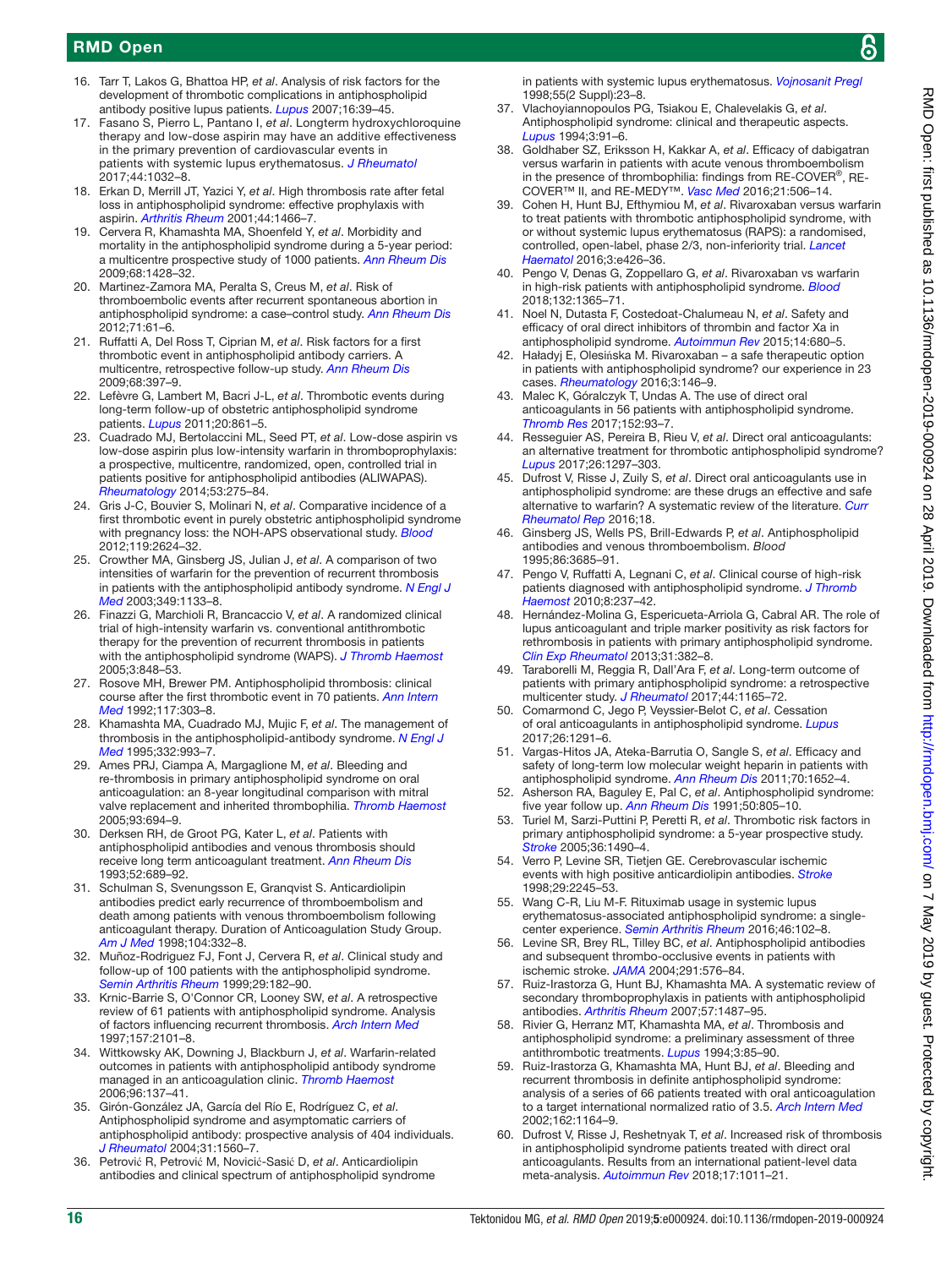# Connective tissue diseases

- <span id="page-16-0"></span>61. Kaaja R, Julkunen H, Viinikka L, *et al*. Production of prostacyclin and thromboxane in lupus pregnancies: effect of small dose of aspirin. *[Obstet Gynecol](http://dx.doi.org/10.1016/0020-7292(93)90340-3)* 1993;81:229–31.
- <span id="page-16-1"></span>62. Cowchock S, Reece EA. Do low-risk pregnant women with antiphospholipid antibodies need to be treated? Organizing group of the antiphospholipid antibody treatment trial. *[Am J Obstet](http://www.ncbi.nlm.nih.gov/pubmed/9166175)  [Gynecol](http://www.ncbi.nlm.nih.gov/pubmed/9166175)* 1997;176:1099–100.
- <span id="page-16-2"></span>63. Kahwa EK, Sargeant LA, McCaw-Binns A, *et al*. Anticardiolipin antibodies in Jamaican primiparae. *[J Obstet Gynaecol](http://dx.doi.org/10.1080/01443610500443352)* 2006;26:122–6.
- <span id="page-16-3"></span>64. Del Ross T, Ruffatti A, Visentin MS, *et al*. Treatment of 139 pregnancies in antiphospholipid-positive women not fulfilling criteria for antiphospholipid syndrome: a retrospective study. *[J](http://dx.doi.org/10.3899/jrheum.120576)  [Rheumatol](http://dx.doi.org/10.3899/jrheum.120576)* 2013;40:425–9.
- <span id="page-16-4"></span>65. Rai R, Cohen H, Dave M, *et al*. Randomised controlled trial of aspirin and aspirin plus heparin in pregnant women with recurrent miscarriage associated with phospholipid antibodies (or antiphospholipid antibodies). *[BMJ](http://dx.doi.org/10.1136/bmj.314.7076.253)* 1997;314:253–7.
- <span id="page-16-11"></span>66. Lima F, Khamashta MA, Buchanan NM, *et al*. A study of sixty pregnancies in patients with the antiphospholipid syndrome. *[Clin](http://www.ncbi.nlm.nih.gov/pubmed/8737718)  [Exp Rheumatol](http://www.ncbi.nlm.nih.gov/pubmed/8737718)* 1996;14:131–6.
- <span id="page-16-12"></span>67. Franklin RD, Kutteh WH. Antiphospholipid antibodies (APA) and recurrent pregnancy loss: treating a unique APA positive population. *[Hum Reprod](http://dx.doi.org/10.1093/humrep/17.11.2981)* 2002;17:2981–5.
- <span id="page-16-13"></span>68. Laskin CA, Spitzer KA, Clark CA, *et al*. Low molecular weight heparin and aspirin for recurrent pregnancy loss: results from the randomized, controlled HepASA trial. *[J Rheumatol](http://dx.doi.org/10.3899/jrheum.080763)* 2009;36:279–87.
- <span id="page-16-14"></span>69. Naru T, Khan RS, Ali R. Pregnancy outcome in women with antiphospholipid syndrome on low-dose aspirin and heparin: a retrospective study. *[East Mediterr Health J](http://dx.doi.org/10.26719/2010.16.3.308)* 2010;16:308–12.
- <span id="page-16-15"></span>70. Cohn DM, Goddijn M, Middeldorp S, *et al*. Recurrent miscarriage and antiphospholipid antibodies: prognosis of subsequent pregnancy. *[J Thromb Haemost](http://dx.doi.org/10.1111/j.1538-7836.2010.04015.x)* 2010;8:2208–13.
- <span id="page-16-16"></span>71. Mohamed KAA, Saad AS. Enoxaparin and aspirin therapy for recurrent pregnancy loss due to anti-phospholipid syndrome (APS). *[Middle East Fertil Soc J](http://dx.doi.org/10.1016/j.mefs.2013.12.004)* 2014;19:176–82.
- <span id="page-16-17"></span>72. Ruffatti A, Salvan E, Del Ross T, *et al*. Treatment strategies and pregnancy outcomes in antiphospholipid syndrome patients with thrombosis and triple antiphospholipid positivity. A European multicentre retrospective study. *[Thromb Haemost](http://dx.doi.org/10.1160/TH14-03-0191)* 2014;112:727–35.
- <span id="page-16-5"></span>73. Cowchock FS, Reece EA, Balaban D, *et al*. Repeated fetal losses associated with antiphospholipid antibodies: a collaborative randomized trial comparing prednisone with low-dose heparin treatment. *[Am J Obstet Gynecol](http://dx.doi.org/10.1016/0002-9378(92)91596-3)* 1992;166:1318–23.
- 74. Pattison NS, Chamley LW, Birdsall M, *et al*. Does aspirin have a role in improving pregnancy outcome for women with the antiphospholipid syndrome? A randomized controlled trial. *[Am J](http://dx.doi.org/10.1067/mob.2000.106754)  [Obstet Gynecol](http://dx.doi.org/10.1067/mob.2000.106754)* 2000;183:1008–12.
- 75. Stephenson MD, Ballem PJ, Tsang P, *et al*. Treatment of antiphospholipid antibody syndrome (APS) in pregnancy: a randomized pilot trial comparing low molecular weight heparin to unfractionated heparin. *[J Obstet Gynaecol Can](http://dx.doi.org/10.1016/S1701-2163(16)30644-2)* 2004;26:729–34.
- 76. Ghosh K, Shetty S, Vora S, *et al*. Successful pregnancy outcome in women with bad obstetric history and recurrent fetal loss due to thrombophilia: effect of unfractionated heparin and low-molecular weight heparin. *[Clin Appl Thromb Hemost](http://dx.doi.org/10.1177/1076029607306400)* 2008;14:174–9.
- 77. Dadhwal V, Sharma AK, Deka D, *et al*. The obstetric outcome following treatment in a cohort of patients with antiphospholipid antibody syndrome in a tertiary care center. *[J Postgrad Med](http://dx.doi.org/10.4103/0022-3859.74285)* 2011;57:16–19.
- 78. Alalaf S. Bemiparin versus low dose aspirin for management of recurrent early pregnancy losses due to antiphospholipid antibody syndrome. *[Arch Gynecol Obstet](http://dx.doi.org/10.1007/s00404-011-2055-y)* 2012;285:641–7.
- <span id="page-16-6"></span>79. Rodger MA, Hague WM, Kingdom J, *et al*. Antepartum dalteparin versus no antepartum dalteparin for the prevention of pregnancy complications in pregnant women with thrombophilia (TIPPS): a multinational open-label randomised trial. *[The Lancet](http://dx.doi.org/10.1016/S0140-6736(14)60793-5)* 2014;384:1673–83.
- <span id="page-16-18"></span>80. Alijotas-Reig J, Esteve-Valverde E, Ferrer-Oliveras R, *et al*. Comparative study between obstetric antiphospholipid syndrome and obstetric morbidity related with antiphospholipid antibodies. *[Medicina Clínica](http://dx.doi.org/10.1016/j.medcli.2017.11.017)* 2018;151:215–22.
- <span id="page-16-7"></span>81. Backos M, Rai R, Baxter N, *et al*. Pregnancy complications in women with recurrent miscarriage associated with antiphospholipid antibodies treated with low dose aspirin and heparin. *[BJOG](http://dx.doi.org/10.1111/j.1471-0528.1999.tb08208.x)* 1999;106:102–7.
- 82. Pauzner R, Dulitzki M, Langevitz P, *et al*. Low molecular weight heparin and warfarin in the treatment of patients with antiphospholipid syndrome during pregnancy. *[Thromb Haemost](http://www.ncbi.nlm.nih.gov/pubmed/11776303)* 2001;86:1379–84.
- <span id="page-16-19"></span>83. Diejomaoh MF, Al-Azemi MM, Bandar A, *et al*. A favorable outcome of pregnancies in women with primary and secondary recurrent pregnancy loss associated with antiphospholipid syndrome. *[Arch](http://dx.doi.org/10.1007/s004040100179)  [Gynecol Obstet](http://dx.doi.org/10.1007/s004040100179)* 2002;266:61–6.
- 84. Noble LS, Kutteh WH, Lashey N, *et al*. Antiphospholipid antibodies associated with recurrent pregnancy loss: prospective, multicenter, controlled pilot study comparing treatment with low-molecularweight heparin versus unfractionated heparin. *[Fertil Steril](http://dx.doi.org/10.1016/j.fertnstert.2004.11.002)* 2005;83:684–90.
- 85. Jeremic K, Pervulov M, Gojnic M, *et al*. Comparison of two therapeutic protocols in patients with antiphospholipid antibodies and recurrent miscarriages. *[Vojnosanit Pregl](http://dx.doi.org/10.2298/VSP0506435J)* 2005;62:435–9.
- 86. Stone S, Hunt BJ, Khamashta MA, *et al*. Primary antiphospholipid syndrome in pregnancy: an analysis of outcome in a cohort of 33 women treated with a rigorous protocol. *[J Thromb Haemost](http://dx.doi.org/10.1111/j.1538-7836.2005.01185.x)* 2005;3:243–5.
- 87. A/Magid YM, Elussein EA, Omer MM, *et al*. Heparin and aspirin in pregnant Sudanese women with recurrent miscarriage associated with antiphospholipid antibodies. *[Afr J Reprod Health](http://www.ncbi.nlm.nih.gov/pubmed/20690292)* 2007;11:95–8.
- 88. Glasnović M, Bosnjak I, Vcev A, *et al*. Antibody profile of pregnant women with antiphospholipid syndrome and pregnancy outcome after treatment with low dose aspirin and low-weight-molecular heparin. *[Coll Antropol](http://www.ncbi.nlm.nih.gov/pubmed/17598397)* 2007;31:173–7.
- <span id="page-16-21"></span>89. Heilmann L, von Tempelhoff GF, Kuse S. The influence of antiphospholipid antibodies on the pregnancy outcome of patients with recurrent spontaneous abortion. *[Clin Appl Thromb Hemost](http://dx.doi.org/10.1177/107602960100700405)* 2001;7:281–5.
- 90. Serrano F, Nogueira I, Borges A, *et al*. Primary antiphospholipid syndrome: pregnancy outcome in a Portuguese population. *[Acta](http://www.ncbi.nlm.nih.gov/pubmed/19820673)  [Reumatol Port](http://www.ncbi.nlm.nih.gov/pubmed/19820673)* 2009;34:492–7.
- 91. Mo D, Saravelos S, Metwally M, *et al*. Treatment of recurrent miscarriage and antiphospholipid syndrome with low-dose enoxaparin and aspirin. *[Reprod Biomed Online](http://dx.doi.org/10.1016/S1472-6483(10)60075-2)* 2009;19:216–20.
- 92. Fawad S. Role of anti-thrombotic therapy for recurrent pregnancy loss due to anti-phospholipid syndrome. *[J Ayub Med Coll](http://www.ncbi.nlm.nih.gov/pubmed/22338455)  [Abbottabad](http://www.ncbi.nlm.nih.gov/pubmed/22338455)* 2010;22:197–200.
- 93. Fouda UM, Sayed AM, Ramadan DI, *et al*. Efficacy and safety of two doses of low molecular weight heparin (enoxaparin) in pregnant women with a history of recurrent abortion secondary to antiphospholipid syndrome. *[J Obstet Gynaecol](http://dx.doi.org/10.3109/01443615.2010.518651)* 2010;30:842–6.
- Simchen MJ, Dulitzki M, Rofe G, et al. High positive antibody titers and adverse pregnancy outcome in women with antiphospholipid syndrome. *[Acta Obstet Gynecol Scand](http://dx.doi.org/10.1111/j.1600-0412.2011.01236.x)* 2011;90:1428–33.
- 95. De Carolis S, Botta A, Santucci S, *et al*. Complementemia and obstetric outcome in pregnancy with antiphospholipid syndrome. *[Lupus](http://dx.doi.org/10.1177/0961203312444172)* 2012;21:776–8.
- 96. Mekinian A, Loire-Berson P, Nicaise-Roland P, *et al*. Outcomes and treatment of obstetrical antiphospholipid syndrome in women with low antiphospholipid antibody levels. *[J Reprod Immunol](http://dx.doi.org/10.1016/j.jri.2012.02.004)* 2012;94:222–6.
- 97. Bouvier S, Cochery-Nouvellon E, Lavigne-Lissalde G, *et al*. Comparative incidence of pregnancy outcomes in treated obstetric antiphospholipid syndrome: the NOH-APS observational study. *[Blood](http://dx.doi.org/10.1182/blood-2013-08-522623)* 2014;123:404–13.
- 98. Cetkovic A, Kastratovic B, Novakovic I. Prospective study of perinatal outcome in pregnancies with primary antiphospholipid syndrome. *[Vojnosanitetski pregled](http://dx.doi.org/10.2298/VSP1408742C)* 2014;71:742–5.
- <span id="page-16-22"></span>99. Rezk M, Dawood R, Badr H. Maternal and fetal outcome in women with antiphospholipid syndrome: a three-year observational study. *[J Matern Fetal Neonatal Med](http://dx.doi.org/10.3109/14767058.2016.1152254)* 2016;29:4015–9.
- 100. Latino JO, Udry S, Aranda FM, *et al*. Pregnancy failure in patients with obstetric antiphospholipid syndrome with conventional treatment: the influence of a triple positive antibody profile. *[Lupus](http://dx.doi.org/10.1177/0961203317692432)* 2017;26:983–8.
- <span id="page-16-8"></span>101. de Jong PG, Kaandorp S, Di Nisio M, *et al*. Aspirin and/or heparin for women with unexplained recurrent miscarriage with or without inherited thrombophilia. *Cochrane Database Syst Rev* 2014.
- <span id="page-16-9"></span>102. Empson MB, Lassere M, Craig JC, *et al*. Prevention of recurrent miscarriage for women with antiphospholipid antibody or lupus anticoagulant. *Cochrane Database Syst Rev* 2005;2.
- <span id="page-16-10"></span>103. de Jesus GR, Agmon-Levin N, Andrade CA, *et al*. 14th International Congress on antiphospholipid antibodies Task Force report on obstetric antiphospholipid syndrome. *[Autoimmunity Reviews](http://dx.doi.org/10.1016/j.autrev.2014.02.003)* 2014;13:795–813.
- 104. Font J, Loapez-Soto A, Cervera R, *et al*. The 'primary' antiphospholipid syndrome: antiphospholipid antibody pattern and clinical features of a series of 23 patients. *[Autoimmunity](http://dx.doi.org/10.3109/08916939108997126)* 1991;9:69–75.
- <span id="page-16-20"></span>105. Branch DW, Peaceman AM, Druzin M, *et al*. A multicenter, placebocontrolled pilot study of intravenous immune globulin treatment of